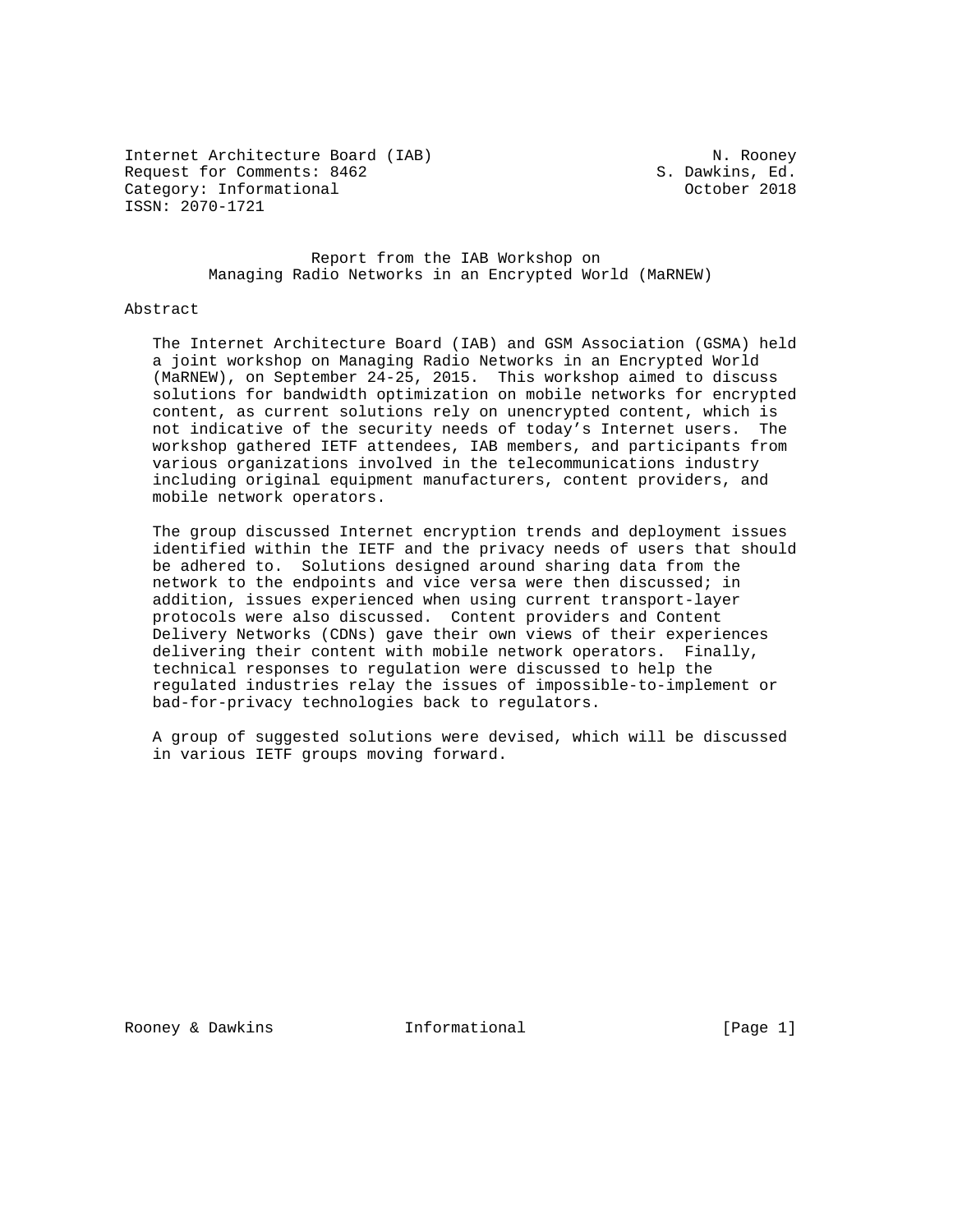Status of This Memo

 This document is not an Internet Standards Track specification; it is published for informational purposes.

 This document is a product of the Internet Architecture Board (IAB) and represents information that the IAB has deemed valuable to provide for permanent record. It represents the consensus of the Internet Architecture Board (IAB). Documents approved for publication by the IAB are not candidates for any level of Internet Standard; see Section 2 of RFC 7841.

 Information about the current status of this document, any errata, and how to provide feedback on it may be obtained at https://www.rfc-editor.org/info/rfc8462.

Copyright Notice

 Copyright (c) 2018 IETF Trust and the persons identified as the document authors. All rights reserved.

 This document is subject to BCP 78 and the IETF Trust's Legal Provisions Relating to IETF Documents (https://trustee.ietf.org/license-info) in effect on the date of publication of this document. Please review these documents carefully, as they describe your rights and restrictions with respect to this document.

Rooney & Dawkins **Informational** [Page 2]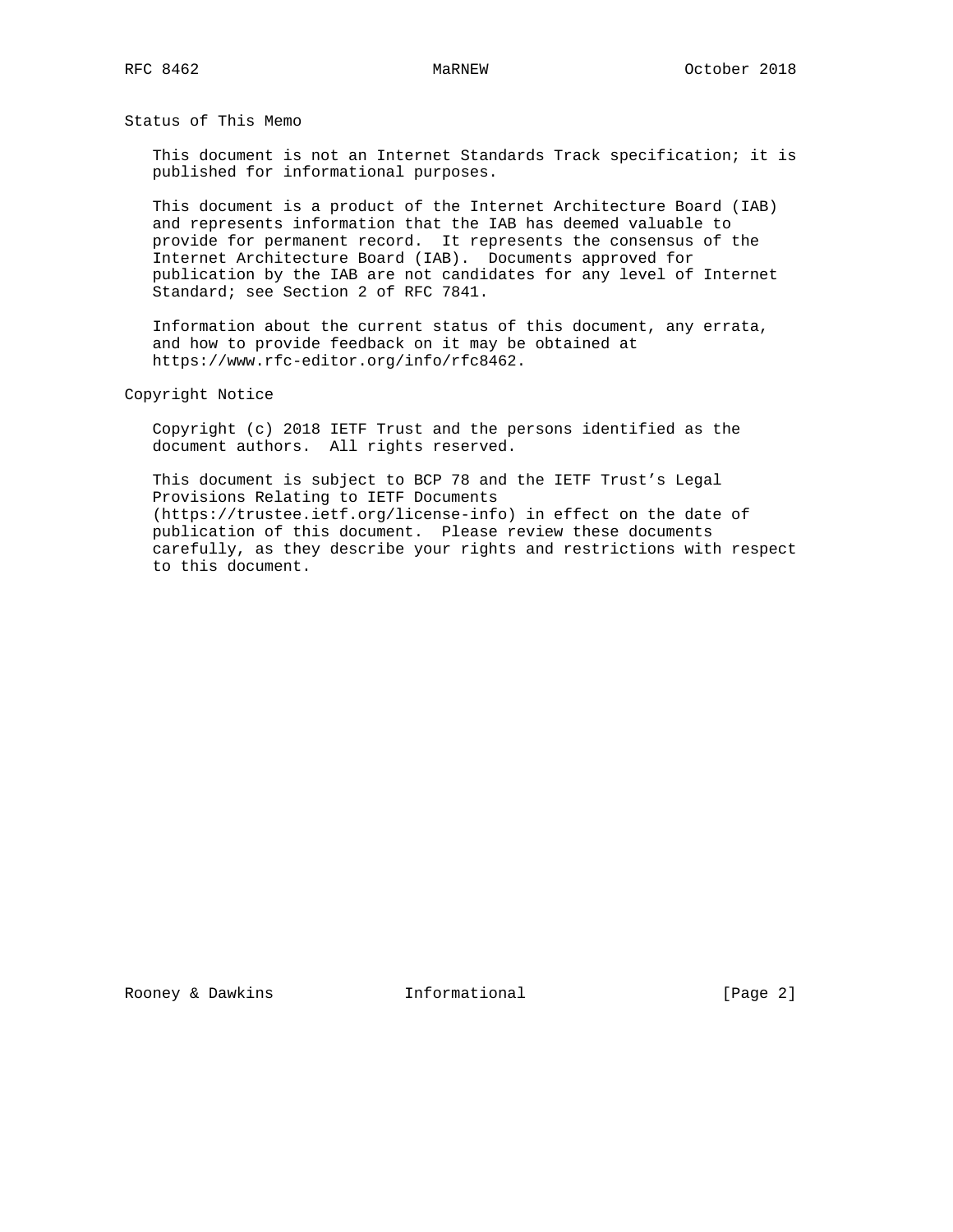| Table of Contents |
|-------------------|
|-------------------|

| 1.<br>Introduction.<br>the contract of the contract of the contract of the contract of the contract of the contract of the contract of the contract of the contract of the contract of the contract of the contract of the contract of the contract o | $\overline{4}$ |
|-------------------------------------------------------------------------------------------------------------------------------------------------------------------------------------------------------------------------------------------------------|----------------|
| Understanding "Bandwidth Optimization"<br>1.1.                                                                                                                                                                                                        | $\overline{4}$ |
| 1.2.<br>Topics                                                                                                                                                                                                                                        | 5              |
| Organization of This Report<br>1.3.                                                                                                                                                                                                                   | 5              |
| Use of Note Well and the Chatham House Rule<br>1.4.                                                                                                                                                                                                   | 6              |
| 1.5.                                                                                                                                                                                                                                                  | 6              |
|                                                                                                                                                                                                                                                       | 7              |
|                                                                                                                                                                                                                                                       | 7              |
| 2.1.1.                                                                                                                                                                                                                                                | 8              |
| 2.1.2. Encryption Statistics and Radio Access Network                                                                                                                                                                                                 |                |
|                                                                                                                                                                                                                                                       | 8              |
| 2.2. Encryption Deployment Considerations                                                                                                                                                                                                             | $\mathsf{Q}$   |
| Awareness of User Choice (Privacy)<br>2.3.                                                                                                                                                                                                            | 10             |
| Network or Transport Solution Sessions<br>3 <sub>1</sub>                                                                                                                                                                                              | 11             |
| Sending Data Up/Down for Network Management Benefits<br>3.1.                                                                                                                                                                                          | 11             |
| 3.1.1. Competition, Cooperation, and Mobile Network                                                                                                                                                                                                   |                |
|                                                                                                                                                                                                                                                       | 12             |
| Transport Layer: Issues, Optimization, and Solutions<br>4.                                                                                                                                                                                            | 13             |
| Application-Layer Optimization, Caching, and CDNs<br>5.                                                                                                                                                                                               | 14             |
| Technical Analysis and Response to Potential Regulatory<br>б.                                                                                                                                                                                         |                |
| Reaction                                                                                                                                                                                                                                              | 15             |
| 7. Suggested Principles and Solutions                                                                                                                                                                                                                 | 16             |
| Better Collaboration<br>7.1.                                                                                                                                                                                                                          | 19             |
| 8.                                                                                                                                                                                                                                                    | 19             |
| 9.                                                                                                                                                                                                                                                    | 20             |
|                                                                                                                                                                                                                                                       | 20             |
|                                                                                                                                                                                                                                                       | 20             |
| Appendix A. Workshop Attendees                                                                                                                                                                                                                        | 24             |
| Appendix B. Workshop Position Papers                                                                                                                                                                                                                  | 26             |
| Acknowledgements                                                                                                                                                                                                                                      | 28             |
| Authors' Addresses<br>والمناور والمناور والمناور والمناور والمناور والمناور والمناور والمناور والمناور                                                                                                                                                | 28             |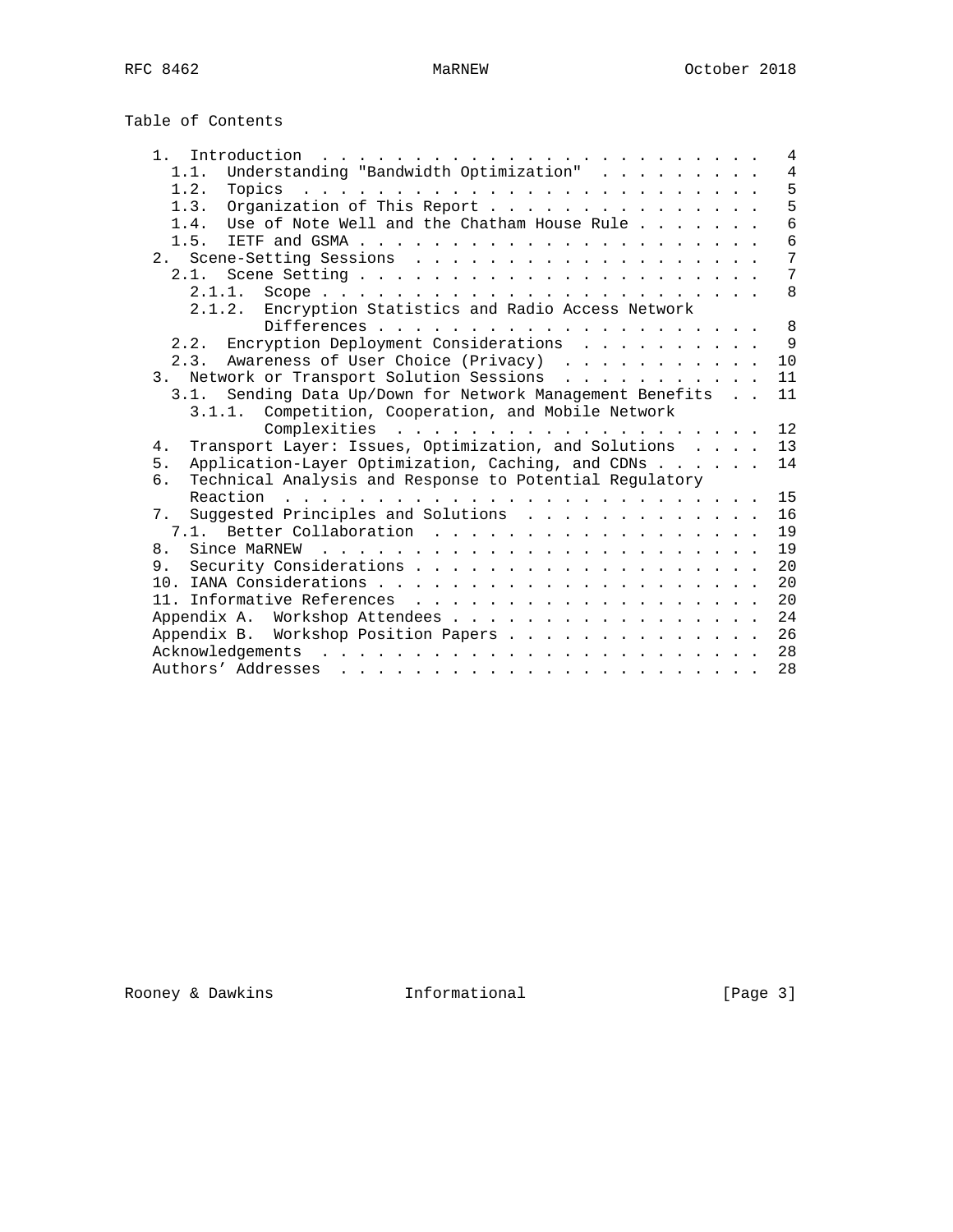# 1. Introduction

 The Internet Architecture Board (IAB) and GSM Association (GSMA) held a joint workshop on Managing Radio Networks in an Encrypted World (MaRNEW), on September 24-25, 2015. This workshop aimed to discuss solutions for bandwidth optimization on mobile networks for encrypted content, as current solutions rely on unencrypted content, which is not indicative of the security needs of today's Internet users.

 Mobile networks have a set of properties that place a large emphasis on sophisticated bandwidth optimization. The use of encryption is increasing on the Internet, which is positive for consumer and business privacy and security. Many existing solutions for mobile bandwidth optimization primarily operate on non-encrypted communications; this can lead to performance issues being amplified on mobile networks. The use of encryption on networks will continue to increase; with this understanding, the workshop aimed to understand how we can solve the issues of bandwidth optimization and performance on radio networks in this encrypted world.

### 1.1. Understanding "Bandwidth Optimization"

 For the purposes of this workshop, bandwidth optimization encompasses a variety of technical topics related to traffic engineering, prioritization, optimization, and efficiency enhancements. It also encompasses user-related topics such as specific subscription or billing models, and it may touch upon regulatory aspects or other issues relating to government-initiated regulatory concerns.

The first category of bandwidth optimization includes the following:

- o Caching
- o Prioritization of interactive traffic over background traffic
- o Per-user bandwidth limits

 The second category of bandwidth optimization may depend on one or more of the first category optimization strategies, but may, in particular, also encompass business-related topics such as content delivery arrangements with content providers.

 Finally, while not strictly speaking of traffic management, some networks employ policy-based filtering (e.g., requested parental controls), and many networks support some form of legal interception functionality per applicable laws.

Rooney & Dawkins **Informational** [Page 4]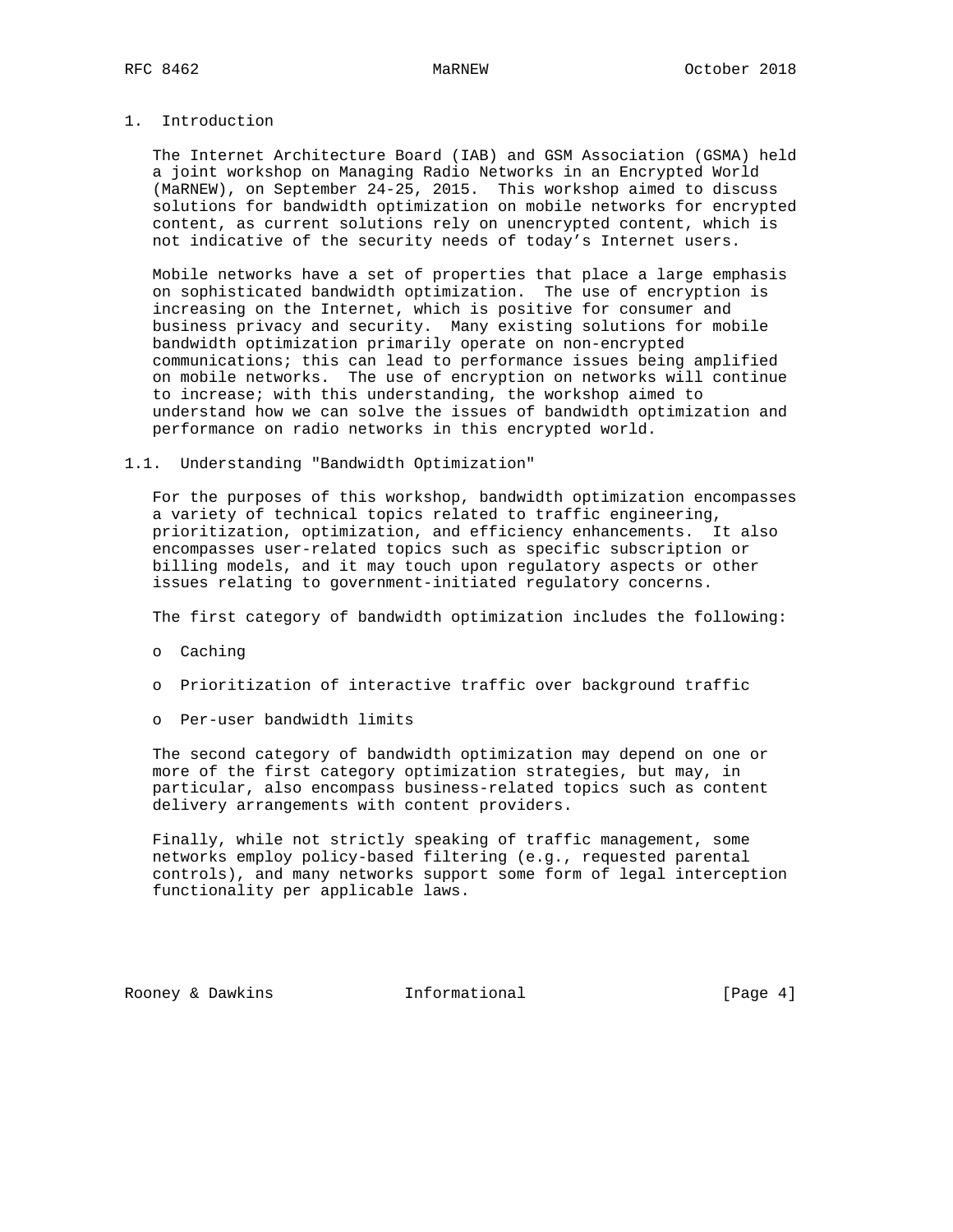Many of these functions can continue as they are performed today, even with increased use of encryption. Others are using methods that inspect parts of the communication that are not encrypted today, but will be encrypted, and these functions will have to be done differently in an increasingly encrypted Internet.

## 1.2. Topics

The workshop aimed to answer questions that focused on:

- o understanding the bandwidth optimization use cases particular to radio networks;
- o understanding existing approaches and how these do not work with encrypted traffic;
- o understanding reasons why the Internet has not standardized support for lawful intercept and why mobile networks have;
- o determining how to match traffic types with bandwidth optimization methods
- o discussing minimal information to be shared to manage networks but ensure user security and privacy;
- o developing new bandwidth optimization techniques and protocols within these new constraints;
- o discussing the appropriate network layer(s) for each management function; and
- o cooperative methods of bandwidth optimization and issues associated with these.

 The further aim was to gather architectural and engineering guidance on future work in the bandwidth optimization area based on the discussions around the proposed approaches. The workshop also explored possible areas for standardization, e.g., new protocols that can aid bandwidth optimization whilst ensuring that user security is in line with new work in transport-layer protocols.

1.3. Organization of This Report

 This workshop report summarizes the contributions to and discussions at the workshop, organized by topic. The workshop began with scene setting topics that covered the issues around deploying encryption, the increased need for privacy on the Internet, and setting a clear understanding that ciphertext should remain unbroken. Later sessions

Rooney & Dawkins Thformational (Page 5)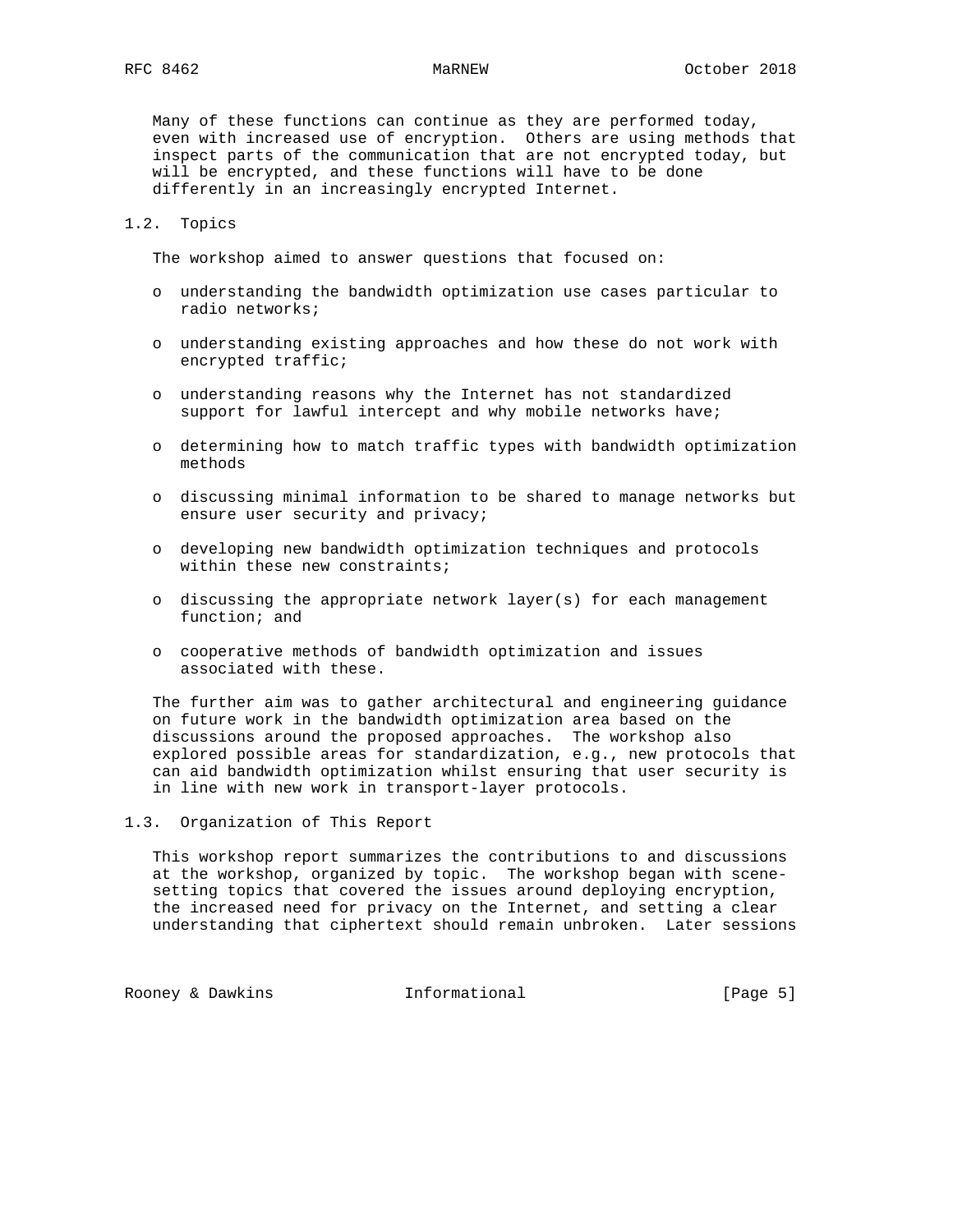focused on key solution areas; these included evolution on the transport layer and sending data up or down the path. A session on application layers and CDNs aimed to highlight both issues and solutions experienced on the application layer. The workshop ended with a session dedicated to discussing a technical response to regulation with regards to encryption. The contributing documents identified the issues experienced with encryption on radio networks and suggested solutions. Of the solutions suggested, some focused on transport evolution, some on trusted middleboxes, and others on collaborative data exchange. Solutions were discussed within the sessions. All accepted position papers and detailed transcripts of discussion are available at [MARNEW].

The outcomes of the workshop are discussed in Sections 7 and 8; they discuss the progress made since the workshop toward each of the identified work items through the time this document was approved for publication.

 Report readers should be reminded that this workshop did not aim to discuss regulation or legislation, although policy topics were mentioned in discussions from time to time.

1.4. Use of Note Well and the Chatham House Rule

 The workshop was conducted under the IETF [NOTE\_WELL] with the exception of the "Technical Analysis and Response to Potential Regulatory Reaction" session, which was conducted under the [CHATHAM\_HOUSE\_RULE].

# 1.5. IETF and GSMA

 The IETF and GSMA [GSMA] have different working practices, standards, and processes. IETF is an open organization with community-driven standards, with the key aim of functionality and security for the Internet's users, while the GSMA is membership based and serves the needs of its membership base, most of whom are mobile network operators.

 Unlike IETF, GSMA makes few standards. Within the telecommunications industry, standards are set in various divergent groups depending on their purpose. Perhaps of most relevance to the bandwidth optimization topic here is the work of the 3rd Generation Partnership Project (3GPP) [SDO\_3GPP], which works on radio network and core network standards. 3GPP members include mobile operators and original equipment manufacturers.

Rooney & Dawkins **Informational** [Page 6]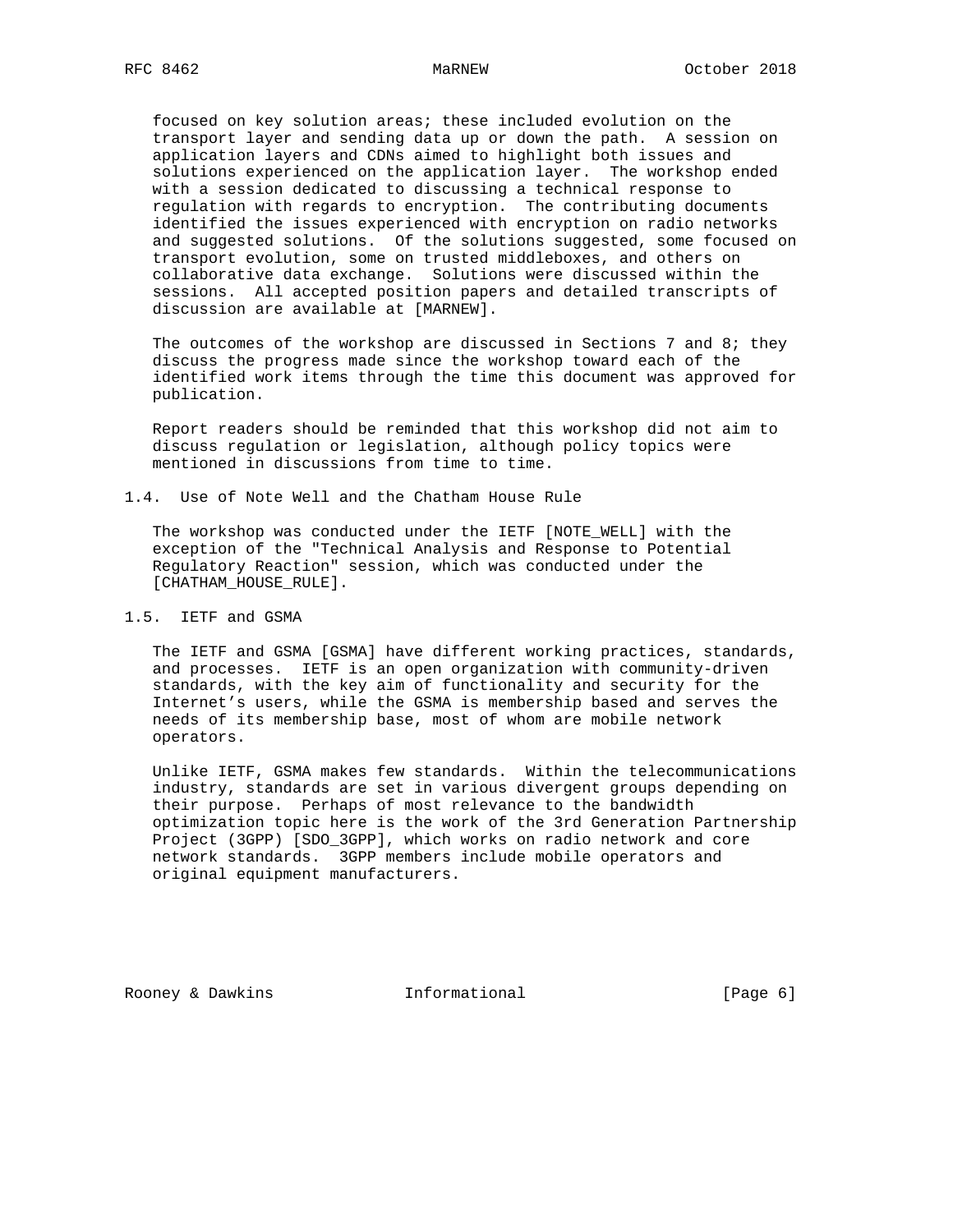One of the 3GPP standards relevant to this workshop is Policy and Charging Control QoS [PCC-QOS]. Traditionally, mobile networks have managed different applications and services based on the resources available and priorities given; for instance, emergency services have a top priority, data has a lower priority, and voice services are somewhere in-between. 3GPP defined the PCC-QoS mechanism to support this functionality, and this depends on unencrypted communications [EffectEncrypt].

2. Scene-Setting Sessions

 Scene-setting sessions aimed to bring all attendees up to a basic understanding of the problem and the scope of the workshop.

There were three scene-setting sessions:

- o Section 2.1: Scene Setting
- o Section 2.2: Encryption Deployment Considerations
- o Section 2.3: Awareness of User Choice (Privacy)
- 2.1. Scene Setting

 The telecommunications industry and Internet standards community are extremely different in terms of ethos and practices. Both groups drive technical standards in their domain and build technical solutions with some policy-driven use cases. These technologies, use cases, and technical implementations are different, and the motivators between the two industries are also diverse.

 To ensure all attendees were aligned with contributing to discussions and driving solutions, this "Scene Setting" session worked on generating a clear scope with all attendees involved. In short, it was agreed that 1) ciphertext encrypted by one party and intended to be decrypted by a second party should not be decrypted by a third party in any solution, 2) the Radio Access Network (RAN) does experience issues with increased encrypted traffic, 3) the RAN issues need to be understood precisely, and 4) the goal is to improve user experience on the Internet. Proposing new technical solutions based on presumed future regulation was not in scope. The full scope is given below.

Rooney & Dawkins **Informational** [Page 7]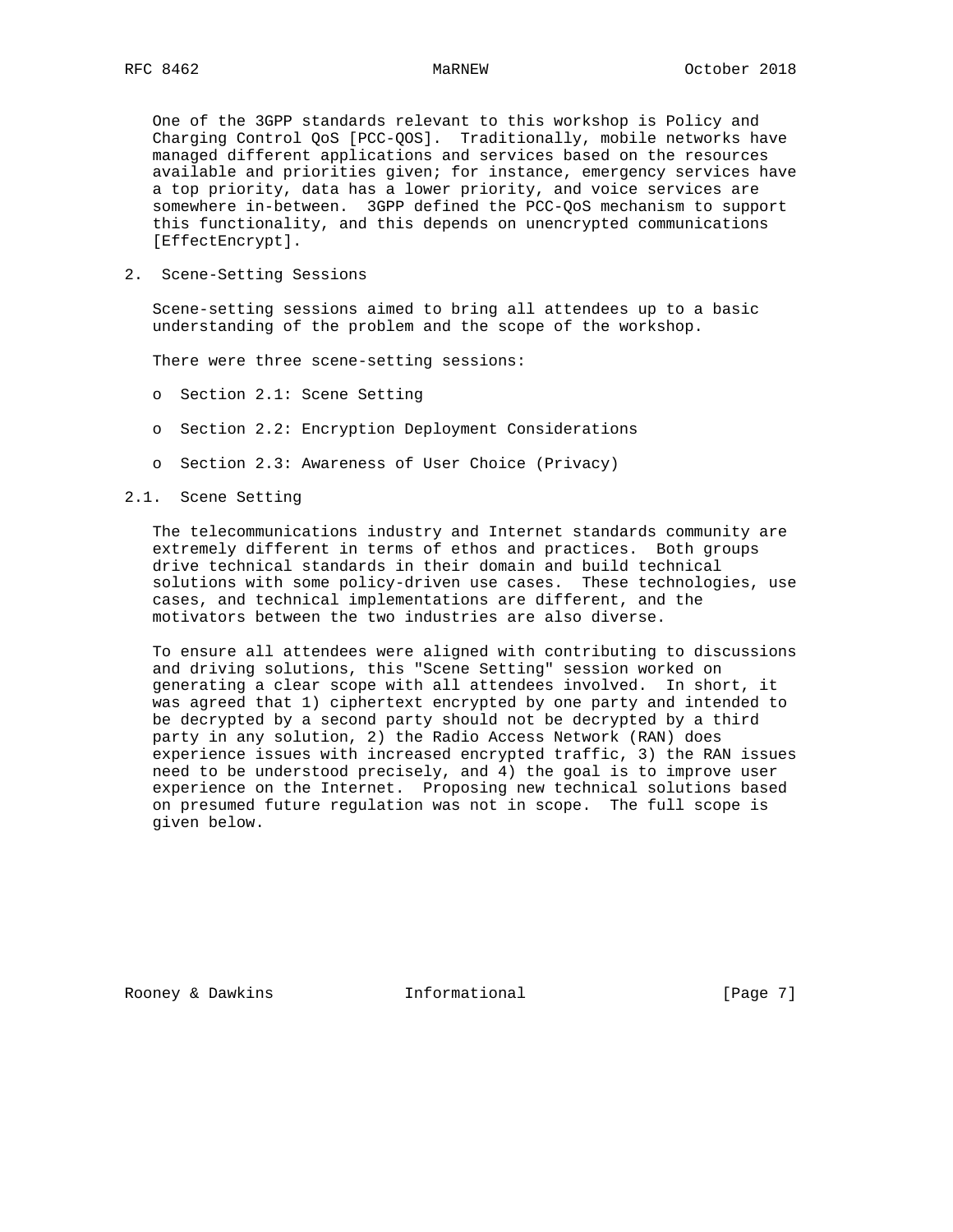## 2.1.1. Scope

The attendees identified and agreed to the scope described here.

We should do the following:

- o in discussion, assume that there is no broken crypto; ciphertext is increasingly common; congestion does need to be controlled (as do other transport issues); and network management, including efficient use of resources in RAN and elsewhere, has to work;
- o identify how/why RAN is different for transport, and attempt to understand the complexities of RAN (i.e., how hard it is to manage) and why those complexities matter;
- o identify the precise problems caused by increased use of encryption;
- o identify players (in addition to end users), the resulting tensions, and how ciphertext changes those tensions;
- o discuss how some solutions will be radically changed by ciphertext (it's ok to talk about that)
- o assume that the best possible quality of experience for the end user is a goal; and lastly,
- o for the next two days, aim to analyze the situation and identify specific achievable tasks that could be tackled in the IETF or GSMA (or elsewhere) and that improve the Internet given the assumptions above.

We should not delve into the following:

- o ways of doing interception, legal or not, for the reasons described in [RFC2804]; and,
- o unpredictable political actions.

### 2.1.2. Encryption Statistics and Radio Access Network Differences

 According to then-current statistics, attendees were shown that encrypted content reaches around 50% [STATE\_BROWSER] [STATE\_SERVER]. The IAB is encouraging all IETF working groups to consider the effect encryption being "on by default" will have on new protocol work. The IETF is also working on encryption at lower layers. One recent

Rooney & Dawkins **Informational** [Page 8]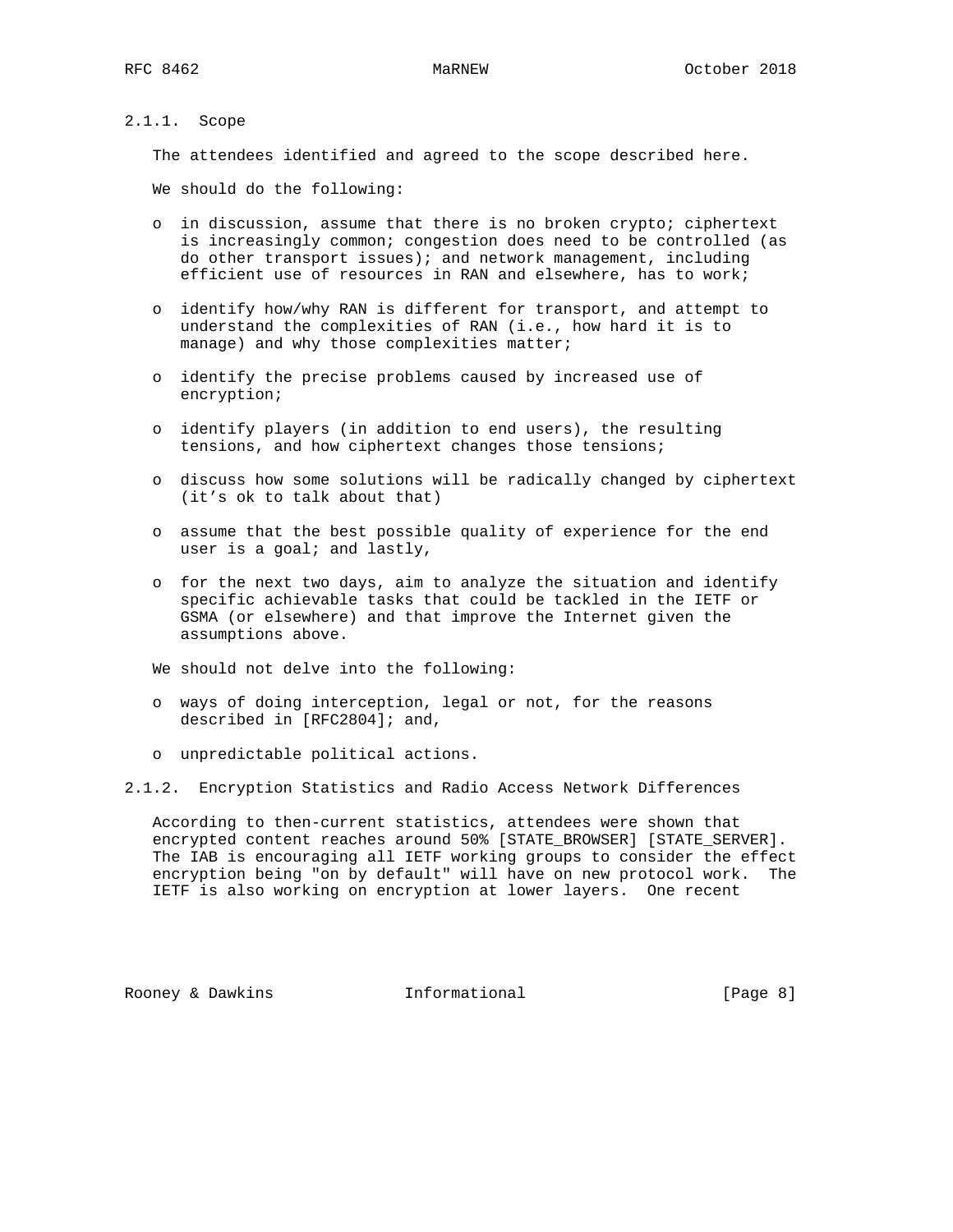example of this work is opportunistic TCP encryption within the TCP Increased Security [TCPINC] Working Group. The aims of these work items are greater security and privacy for end users and their data.

 Telecommunications networks often contain middleboxes that operators have previously considered to be trusted, but qualifying trust is difficult and should not be assumed. Some interesting use cases exist with these middleboxes, such as anti-spam and malware detection, but these need to be balanced against their ability to open up cracks in the network for attacks such as pervasive monitoring.

 When operators increase the number of radio access network cells (base stations), this can improve the radio access network quality of service; however, it also adds to radio pollution. This is one example of the balancing act required when devising radio access network architecture.

## 2.2. Encryption Deployment Considerations

 Encryption across the Internet is on the rise. However, some organizations and individuals that are mainly driven by commercial perspectives come across a common set of operational issues when deploying encryption. [RFC8404] explains these network management function impacts, detailing areas around incident monitoring, access control management, and regulation on mobile networks. The data was collected from various Internet players, including system and network administrators across enterprise, governmental organizations, and personal use. The aim of the document is to gain an understanding of what is needed for technical solutions to these issues while maintaining security and privacy for users. Attendees commented that worthwhile additions would be different business environments (e.g., cloud environments) and service chaining. Incident monitoring in particular was noted as a difficult issue to solve given the use of URLs in today's incident monitoring middleware.

 Some of these impacts to mobile networks can be resolved using different methods, and the [NETWORK\_MANAGEMENT] document details these methods. The document focuses heavily on methods to manage network traffic without breaching user privacy and security.

 By reviewing encryption deployment issues and the alternative methods of network management, MaRNEW attendees were made aware of the issues that affect radio networks, the deployment issues that are solvable and require no further action, and those issues that have not yet been solved but should be addressed within the workshop.

Rooney & Dawkins **Informational** [Page 9]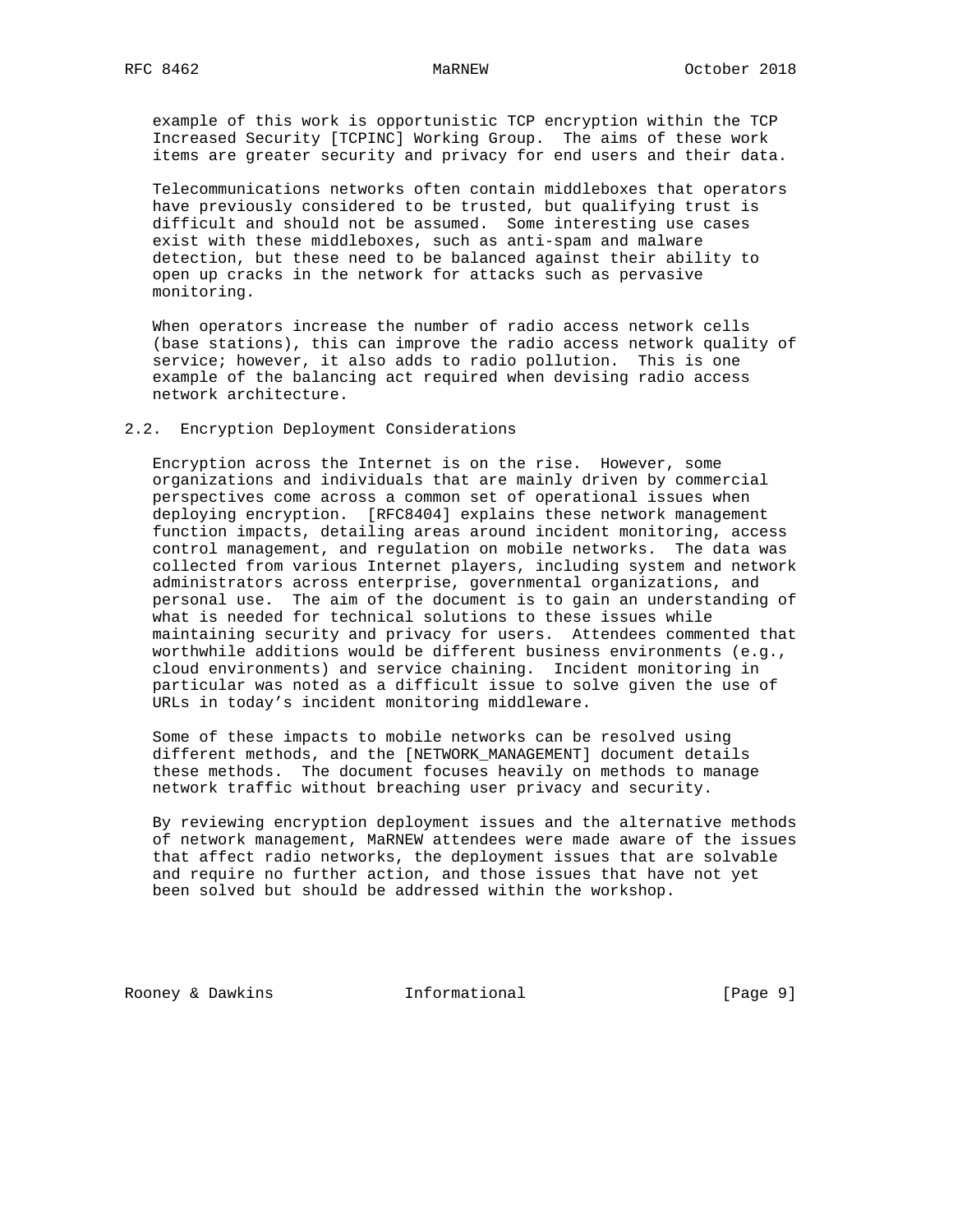## 2.3. Awareness of User Choice (Privacy)

 Some solutions intended to improve delivery of encrypted content could affect some or all of the privacy benefits that encryption provides. Understanding user needs and desires for privacy is therefore important when designing these solutions.

 From a then-current study [Pew2014], 64% of users said concerns over privacy have increased, and 67% of mobile Internet users would like to do more to protect their privacy. The World Wide Web Consortium (W3C) and IETF have both responded to user desires for better privacy by recommending encryption for new protocols and web technologies. Within the W3C, new security standards are emerging, and the design principles for HTML maintain that users are the stakeholders with the highest priority, followed by implementors and other stakeholders, which further enforces the "user first" principle. Users also have certain security expectations from particular contexts and sometimes use new technologies to further protect their privacy, even if those technologies weren't initially developed for that purpose.

 Operators may deploy technologies that can either impact user privacy without being aware of those privacy implications or incorrectly assume that the benefits users gain from the new technology outweigh the loss of privacy. If these technologies are necessary, they should be opt in.

 Internet stakeholders should understand the priority of other stakeholders. Users should be considered the first priority. Other stakeholders include implementors, developers, advertisers, operators, and other ISPs. Some technologies, such as cookie use and JavaScript injection, have been abused by these parties. This has caused some developers to encrypt content to circumvent these technologies that are seen as intrusive or bad for user privacy.

 If users and content providers are to opt in to network management services with negative privacy impacts, they should see clear value from using these services and understand the impacts of using these services. Users should also have easy abilities to opt out. Some users will always automatically click through consent requests, so any model relying on explicit consent is flawed for these users. Understanding the extent of "auto click-through" may improve decisions about the use of consent requests in the future. One model (Cooperative Traffic Management) works as an agent of the user; by opting in, metadata can be shared. Issues with this involve trust only being applied at endpoints.

Rooney & Dawkins Thformational [Page 10]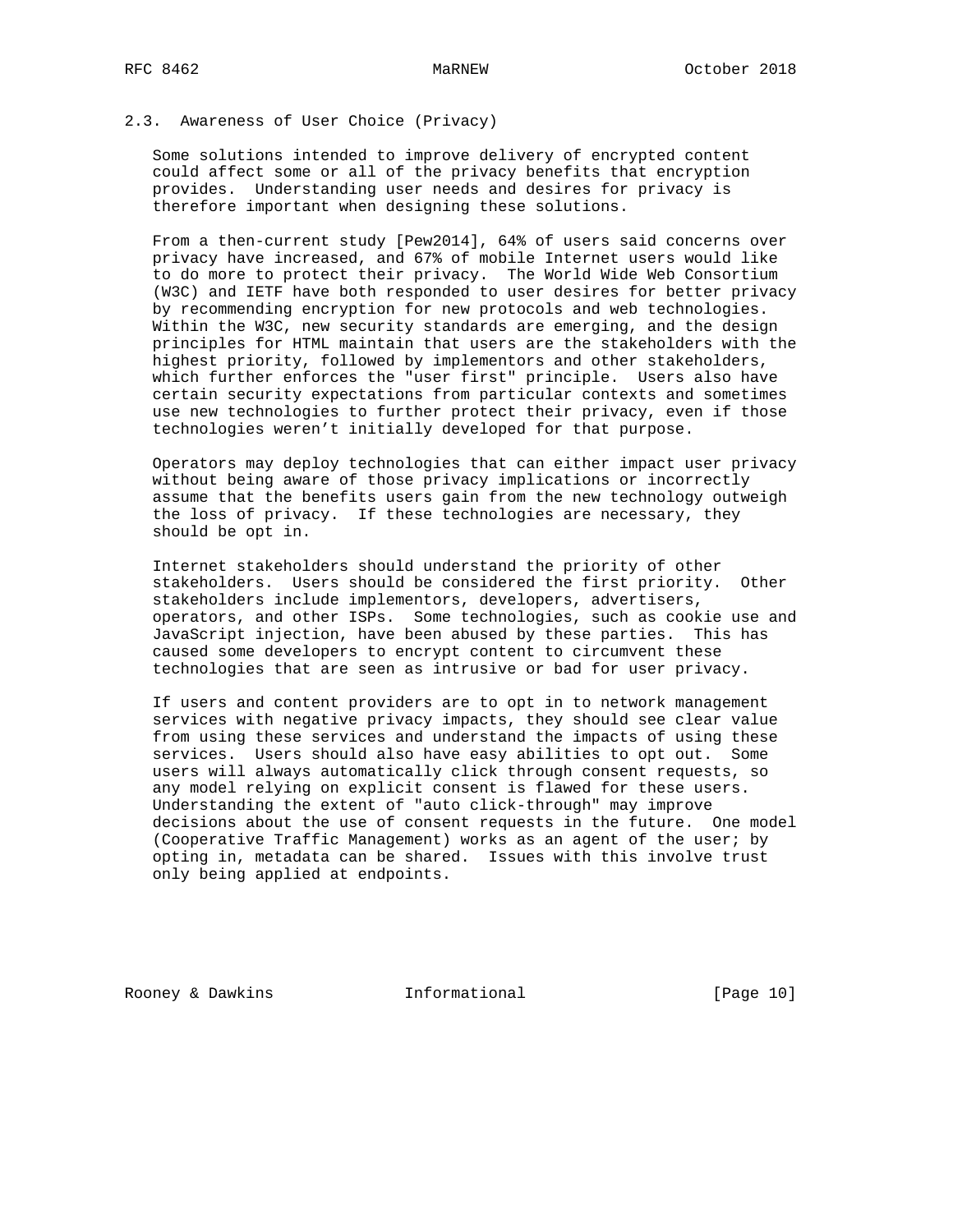3. Network or Transport Solution Sessions

 Network or Transport Solution Sessions discussed proposed solutions for managing encrypted traffic on radio access networks. Most solutions focus on metadata sharing, whether this sharing takes place from the endpoint to the network, from the network to the endpoint, or cooperatively in both directions. Transport-layer protocol evolution could be another approach to solve some of the issues radio access networks experience, which cause them to rely on network management middleboxes. By removing problems at the transport layer, reliance on expensive and complex middleboxes could decrease.

3.1. Sending Data Up/Down for Network Management Benefits

 Collaboration between network elements and endpoints could bring about better content distribution. A number of suggestions were given; these included the following:

- o Mobile Throughput Guidance [MTG]: exchanges metadata between network elements and endpoints via TCP options. It also allows for better understanding of how the transport protocol behaves and further improves the user experience, although additional work on MTG is still required.
- o Session Protocol for User Datagrams [SPUD]: a UDP-based encapsulation protocol to allow explicit cooperation with middleboxes while using, new encrypted transport protocols.
- o Network Status API: an API for operators to share congestion status or the state of a cell before an application starts sending data that could allow applications to change their behavior.
- o Traffic Classification: classifying traffic and adding these classifications as metadata for analysis throughout the network. This idea has trust and privacy implications.
- o Congestion Exposure [CONEX]: a mechanism where senders inform the network about the congestion encountered by previous packets on the same flow, in-band at the IP layer.
- o Latency versus Bandwidth: a bit that allows the content provider to indicate whether higher bandwidth or lower latency is of greater priority and allows the network to react based on that indication. Where this bit resides in the protocol stack and how it is authenticated would need to be decided.

Rooney & Dawkins **Informational** [Page 11]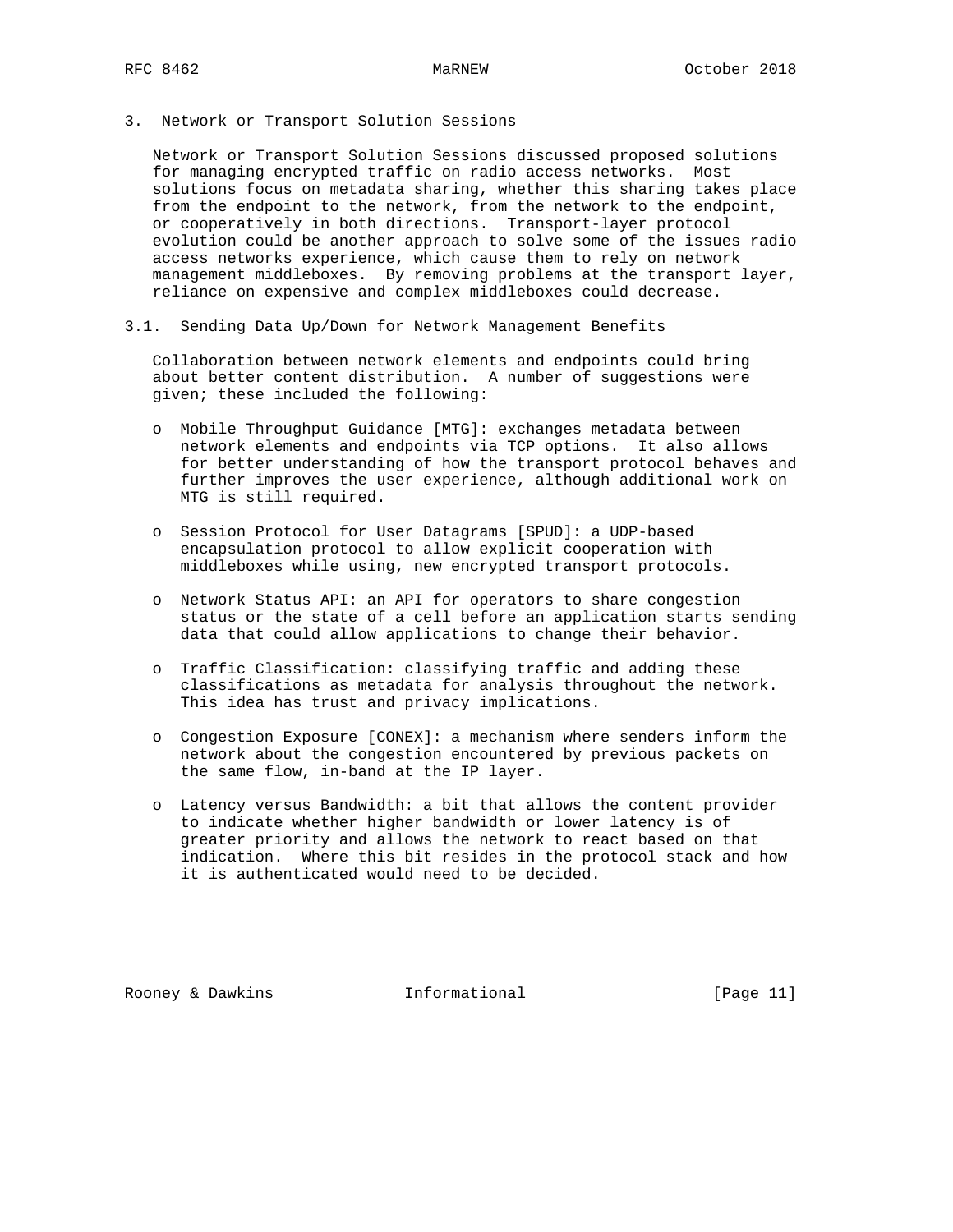- o No Network Management Tools: disabling all network management tools from the network and relying only on end-to-end protocols to manage congestion.
- o Flow Queue Controlled Delay (FQ-CoDel) [FLOWQUEUE]: a hybrid packet scheduler / Active Queue Management (AQM) [RFC7567] algorithm aiming to reduce bufferbloat and latency. FQ-CoDel manages packets from multiple flows and reduces the impact of head-of-line blocking from bursty traffic.

 Some of these suggestions rely on signaling from network elements to endpoints. Others aim to create "hop-by-hop" solutions, which could be more aligned with how congestion is managed today but with greater privacy implications.

 Still others rely on signaling from endpoints to network elements. Some of these rely on implicit signaling and others on explicit signaling. Some workshop attendees agreed that relying on applications to explicitly declare the quality of service they require was not a good path forward given the lack of success with this model in the past.

3.1.1. Competition, Cooperation, and Mobile Network Complexities

 One of the larger issues in sharing data about the problems encountered with encrypted traffic in wireless networks is the matter of competition; network operators are reluctant to relinquish data about their own networks because it contains information that is valuable to competitors, and application providers wish to protect their users and reveal as little information as possible to the network. Some people think that if middleboxes were authenticated and invoked explicitly, this would be an improvement over current transparent middleboxes that intercept traffic without endpoint consent. Some workshop attendees suggested any exchange of information should be bidirectional in an effort to improve cooperation between the elements. A robust incentive framework could provide a solution to these issues or at least help mitigate them.

 The radio access network is complex because it must deal with a number of conflicting demands. Base stations reflect this environment, and information within these base stations can be of value to other entities on the path. Some workshop participants thought solutions for managing congestion on radio networks should involve the base station if possible. For instance, understanding how the radio resource controller and AQM [RFC7567] interact (or don't interact) could provide valuable information for solving

Rooney & Dawkins Thformational [Page 12]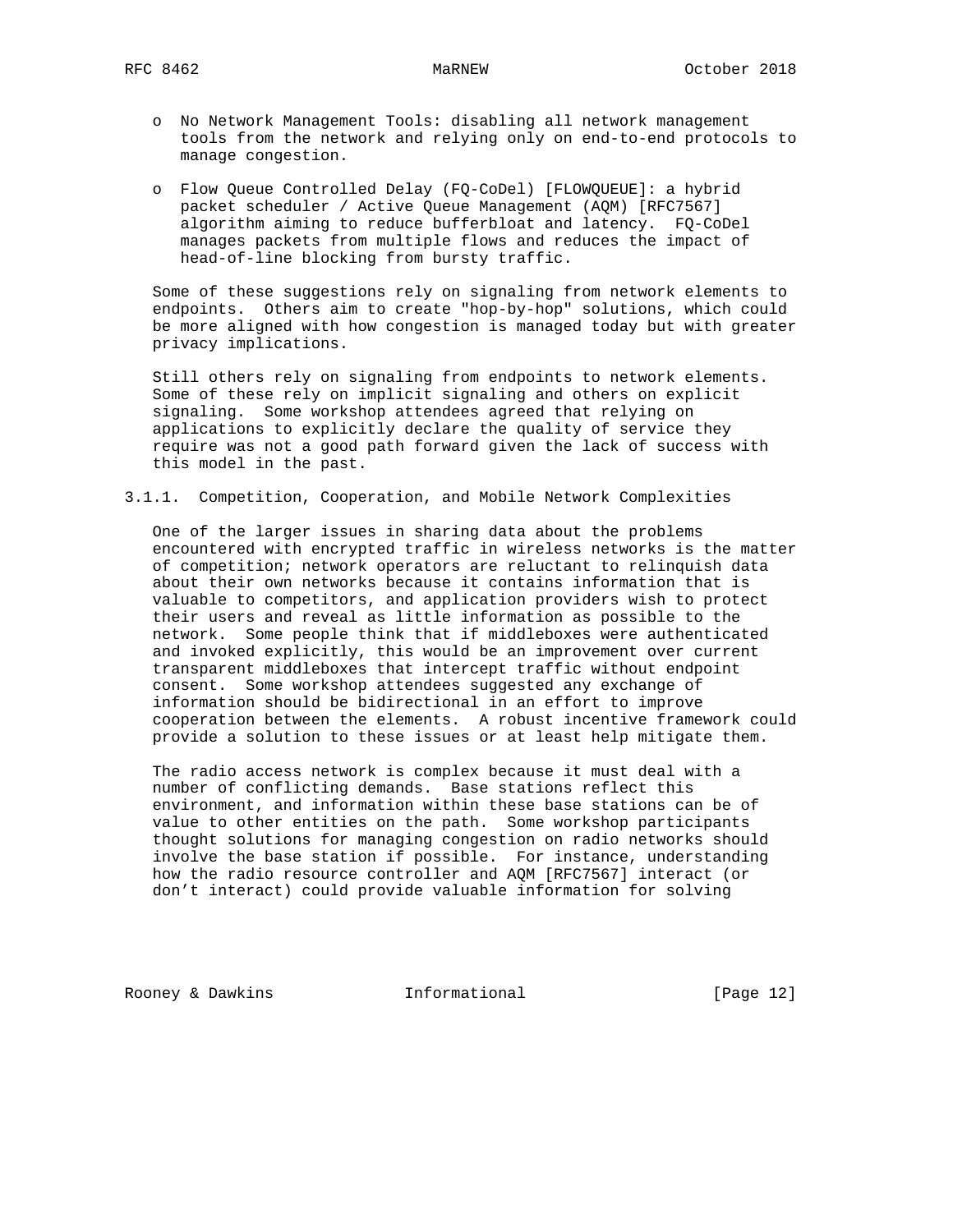issues. Although many workshop attendees agreed that even though there is a need to understand the base station, not all agreed that the base station should be part of a future solution.

 Some suggested solutions were based on network categorization and on providing this information to the protocols or endpoints. Completely categorizing radio networks could be impossible due to their complexity, but categorizing essential network properties could be possible and valuable.

4. Transport Layer: Issues, Optimization, and Solutions

 TCP has been the dominant transport protocol since TCP/IP replaced the Network Control Protocol (NCP) on the ARPANET in March 1983. TCP was originally devised to work on a specific network model that did not anticipate the high error rates and highly variable available bandwidth scenarios experienced on modern radio access networks.

 Furthermore, new network elements have been introduced (NATs and network devices with large buffers creating bufferbloat), and considerable peer-to-peer traffic is competing with traditional client-server traffic. Consequently, the transport layer today has requirements beyond what TCP was designed to meet. TCP has other issues as well; too many services rely on TCP and only TCP, blocking deployment of new transport protocols like the Stream Control Transmission Protocol (SCTP) and Datagram Congestion Control Protocol (DCCP). This means that true innovation on the transport layer becomes difficult because deployment issues are more complicated than just building a new protocol.

 The IETF is trying to solve these issues through the IAB's IP Stack Evolution program, and the first step in this program is to collect data. Network and content providers can provide data including: the cost of encryption, the advantages of network management tools, the deployment of protocols, and the effects when network management tools are disabled. For mostly competitive reasons, network operators do not tend to reveal network information and so are unlikely to donate this information freely to the IETF. The GSMA is in a position to try to collect this data and anonymize it before bringing it to IETF, which should alleviate the network operator worries but still provide IETF with some usable data.

 Although congestion is only detected when packet loss is encountered and better methods based on detecting congestion would be beneficial, a considerable amount of work has already been done on TCP, especially innovation in bandwidth management and congestion control.

Rooney & Dawkins **Informational** [Page 13]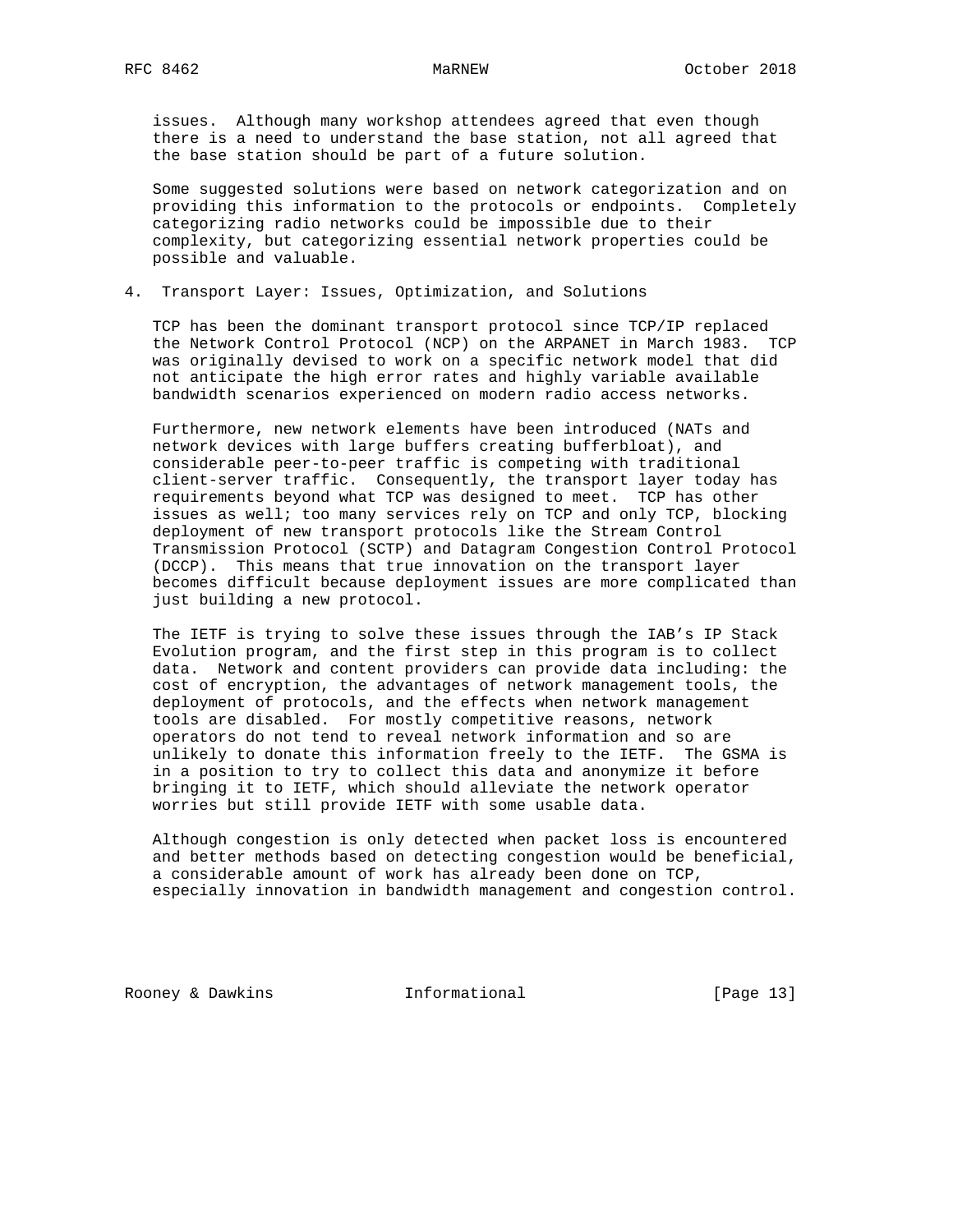Furthermore, although the deficiencies of TCP are often considered key issues in the evolution of the Internet protocol stack, the main route to resolve these issues may not be a new TCP, but an evolved stack. Some workshop participants suggested that SPUD [SPUD] and Information-Centric Networking (ICN) [RFC7476] may help here. Quick UDP Internet Connection [QUIC] engineers stated that the problems solved by QUIC are general problems, rather than TCP issues. This view was not shared by all attendees of the workshop. Moreover, TCP has had some improvements in the last few years, which may mean some of the network lower layers should be investigated to see whether improvements can be made.

5. Application-Layer Optimization, Caching, and CDNs

 Many discussions on the effects of encrypted traffic on radio access networks happen between implementers and the network operators. This session aimed to gather the opinions of the content and caching providers regarding their experiences running over mobile networks, the quality of experience their users expect, and the content and caching that providers would like to achieve by working with or using the mobile network.

 Content providers explained how even though this workshop cited encrypted data over radio access networks as the main issue, the real issue is network management generally, and all actors (applications providers, networks, and devices) need to work together to overcome these general network management issues. Content providers explained how they assume the mobile networks are standards compliant. When the network is not standards compliant (e.g., using non-standards compliant intermediaries), content providers can experience real costs as users contact their support centers to report issues that are difficult to test for and resolve.

 Content providers cited other common issues concerning data traffic over mobile networks. Data subscription limits (known as "caps") cause issues for users; users are confused about how data caps work or are unsure how expensive media is and how much data it consumes. Developers build products on networks not indicative of the networks their customers are using, and not every organization has the finances to build a caching infrastructure.

 Strongly related to content providers, content owners consider CDNs to be trusted deliverers of content, and CDNs have shown great success in fixed networks. Now that more traffic is moving to mobile networks, there is a need to place caches near the user at the edge of the mobile network. Placing caches at the edge of the mobile network is a solution, but it requires standards developed by content providers and mobile network operators. The IETF's CDN

Rooney & Dawkins **Informational** [Page 14]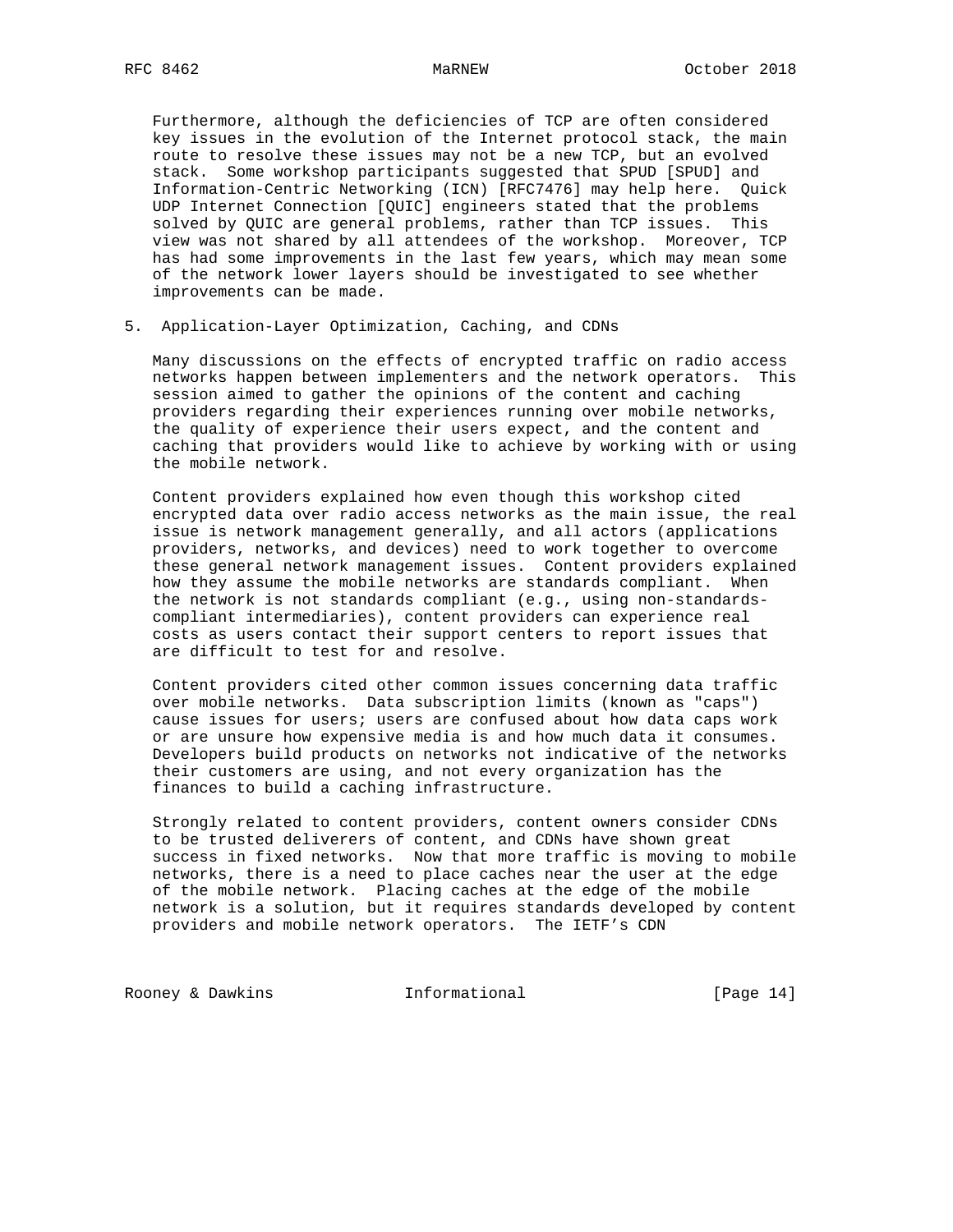Interconnection [CDNI] Working Group aims to allow global CDNs to interoperate with mobile CDNs, but this causes huge issues for the caching of encrypted data between these CDNs. Some CDNs are experimenting with approaches like "Keyless SSL" [KeylessSSL] to enable safer storage of content without passing private keys to the CDN. Blind Caching [BLIND\_CACHING] is another proposal aimed at caching encrypted content closer to the user and managing the authentication at the original content provider servers.

 At the end of the session, each panelist was asked to identify one key collaborative work item. Work items named were: evolving to cache encrypted content, using one bit for latency / bandwidth trade off (explained below), better collaboration between the network and application, better metrics to aid troubleshooting and innovation, and indications from the network to allow the application to adapt.

6. Technical Analysis and Response to Potential Regulatory Reaction

 This session was conducted under the Chatham House Rule. The session aimed to discuss regulatory and political issues, but not their worth or need, and to understand the laws that exist and how technologists can properly respond to them.

 Mobile networks are regulated; compliance is mandatory and can incur costs on the mobile network operator, while non-compliance can result in service license revocation in some nations. Regulation does vary geographically. Some regulations are court orders and others are self-imposed regulations, for example, "block lists" of websites such as the Internet Watch Foundation [IWF] list. Operators are not expected to decrypt sites, so those encrypted sites will not be blocked because of content.

 Parental-control-type filters also exist on the network and are easily bypassed today, vastly limiting their effectiveness. Better solutions would allow for users to easily set these restrictions themselves. Other regulations are also hard to meet, such as user data patterns, or will become harder to collect, such as Internet of Things (IoT) cases. Most attendees agreed that if a government cannot get information it needs (and is legally entitled to have) from network operators, they will approach content providers. Some governments are aware of the impact of encryption and are working with, or trying to work with, content providers. The IAB has concluded that blocking and filtering can be done at the endpoints of the communication.

Rooney & Dawkins Thformational [Page 15]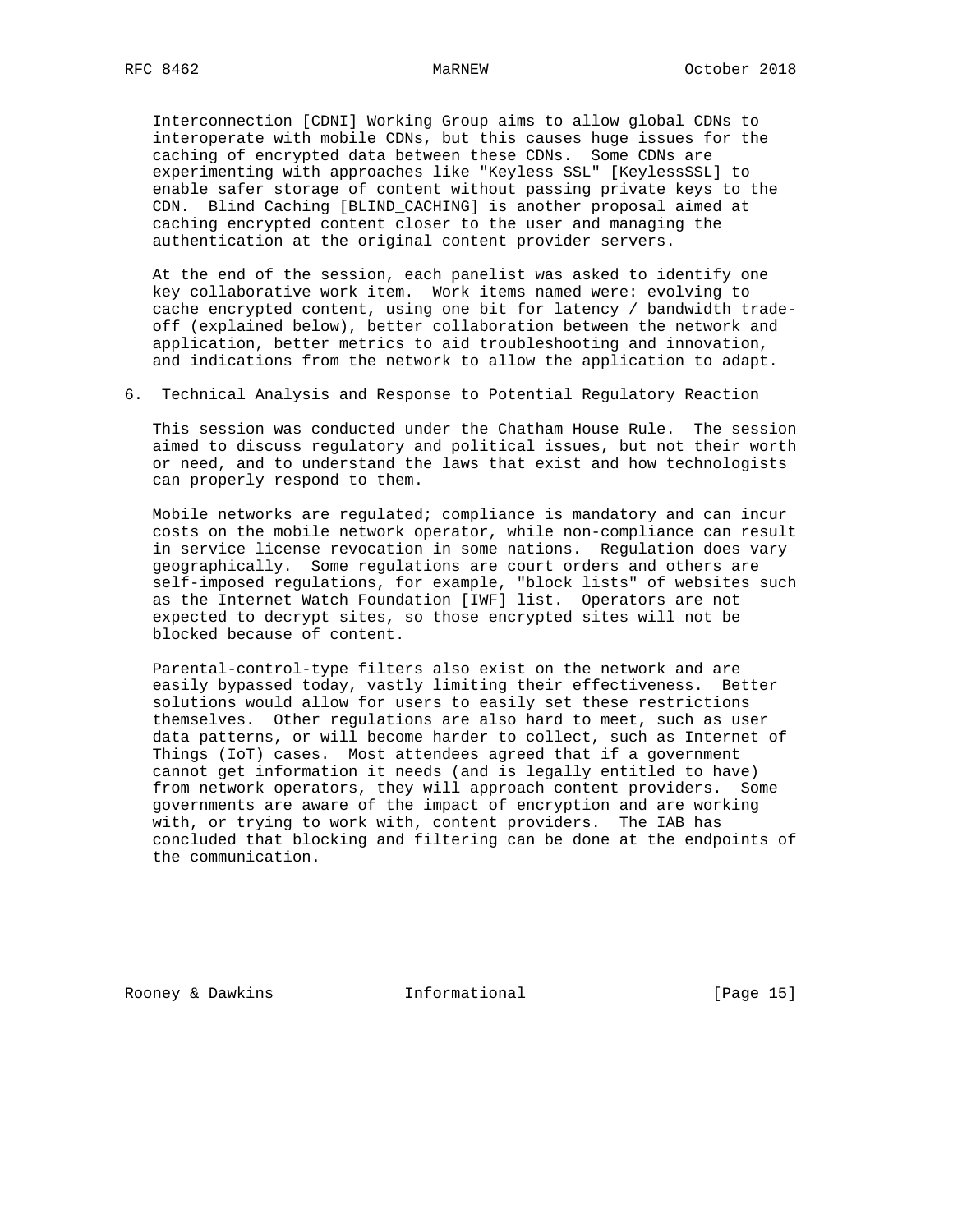Not all of these regulations apply to the Internet, and the Internet community is not always aware of their existence. Collectively, the Internet community can work with GSMA and 3GPP and act together to alleviate the risk imposed by encrypted traffic. Some participants expressed concern that governments might require operators to provide information that they no longer have the ability to provide because previously unencrypted traffic is now being encrypted, and this might expose operators to new liability, but no specific examples were given during the workshop. A suggestion from some attendees was that if any new technical solutions are necessary, they should easily be "switched off".

 Some mobile network operators are producing transparency reports covering regulations including lawful intercept. Operators who have done this already are encouraging others to do the same.

7. Suggested Principles and Solutions

 Based on the talks and discussions throughout the workshop, a set of suggested principles and solutions has been collected. This is not an exhaustive list, and no attempt was made to come to consensus during the workshop, so there are likely at least some participants who would not agree with any particular principle listed below. The list is a union of participant thinking, not an intersection.

- o Encrypted Traffic: Any solution should encourage and support encrypted traffic.
- o Flexibility: Radio access network qualities vary vastly, and the network needs of content can differ significantly, so any new solution should be flexible across either the network type, content type, or both.
- o Privacy: New solutions should not introduce new ways for information to be discovered and attributed to individual users.
- o Minimum data only for collaborative work: User data, application data, and network data all need protection, so new solutions should use minimal information to make a working solution.

 A collection of solutions suggested by various participants during the workshop is given below. Inclusion in this list does not imply that other workshop participants agreed. Again, the list is a union of proposed solutions, not an intersection.

 o Evolving TCP or evolution on the transport layer: This could take a number of forms, and some of this work is already underway within the IETF.

Rooney & Dawkins Thformational [Page 16]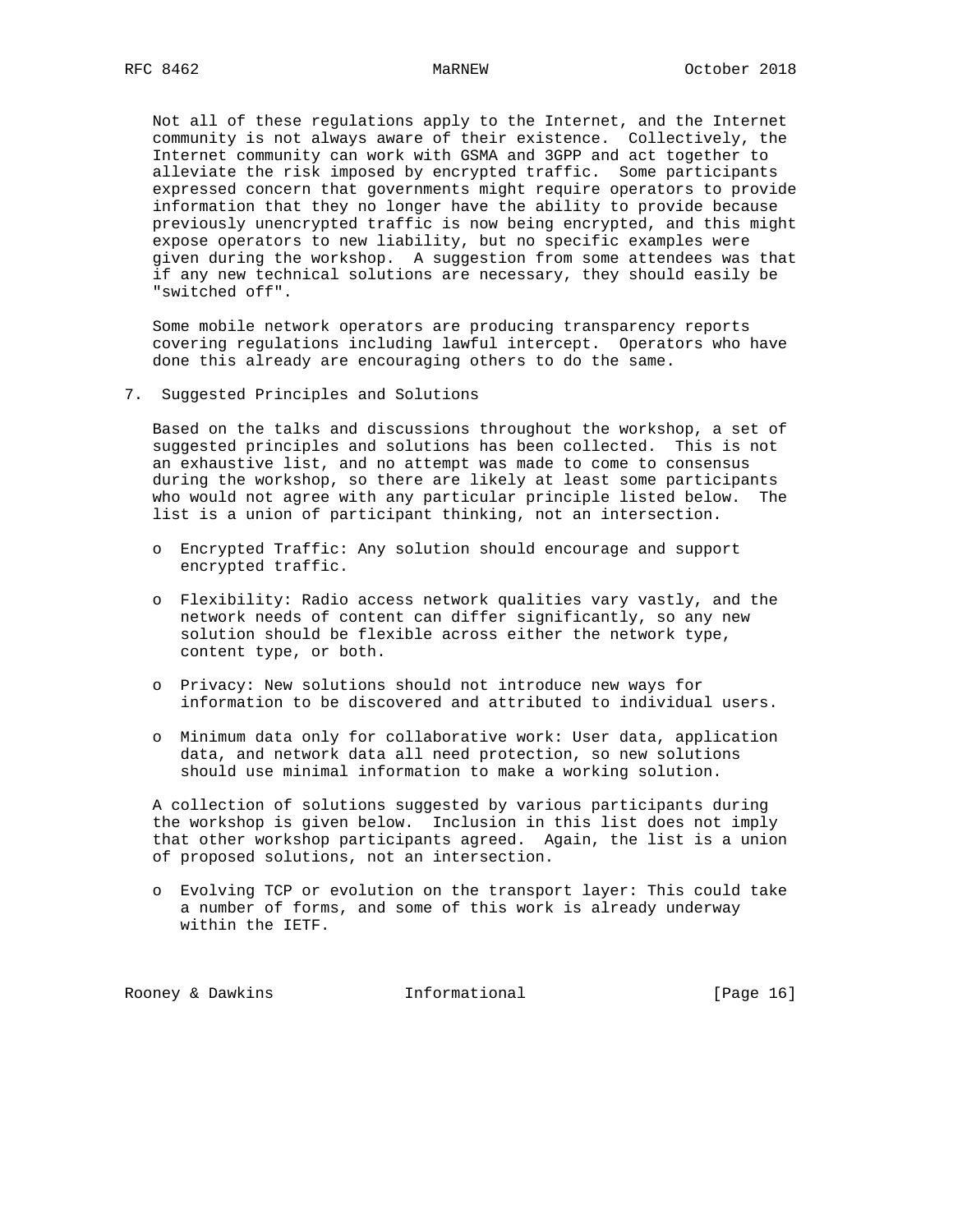- o Congestion Control: Many attendees cited congestion control as a key issue. Further analysis, investigation, and work could be done in this space.
- o Sprout [SPROUT]: Researched at MIT, Sprout is a transport protocol for applications that desire high throughput and low delay.
- o PCC [PCC]: Performance-oriented Congestion Control is a new architecture that aims for consistent high performance, even in challenging scenarios. PCC endpoints observe the connection between their actions and their known performance, which allows them to adapt their actions.
- o CDNs and Caches: This suggests that placing caches closer to the edge of the radio network, as close as possible to the mobile user, or making more intelligent CDNs, would result in faster content delivery and less strain on the network.
- o Blind Caching [BLIND\_CACHING]: This is a proposal for caching of encrypted content.
- o CDN Improvements: This includes Keyless SSL and better CDN placement.
- o Mobile Throughput Guidance [MTG]: This is a mechanism and protocol elements that allow the cellular network to provide near real-time information on capacity available to the TCP server.
- o One Bit for Latency / Bandwidth Trade-Off: This suggests determining whether using a single bit in an unencrypted transport header to distinguish between traffic that the sender prefers to be queued and traffic that the sender would prefer to drop rather than delay provides additional benefits beyond what can be achieved without this signaling.
- o Base Station: Some suggestions involved using the base station, but this was not defined in detail. The base station holds the radio resource controller and scheduler, which could provide a place to host solutions, or data from the base station could help in devising new solutions.
- o Identify Traffic Types via 5-Tuple: Information from the 5-tuple could provide understanding of the traffic type, and network management appropriate for that traffic type could then be applied.

Rooney & Dawkins **Informational** [Page 17]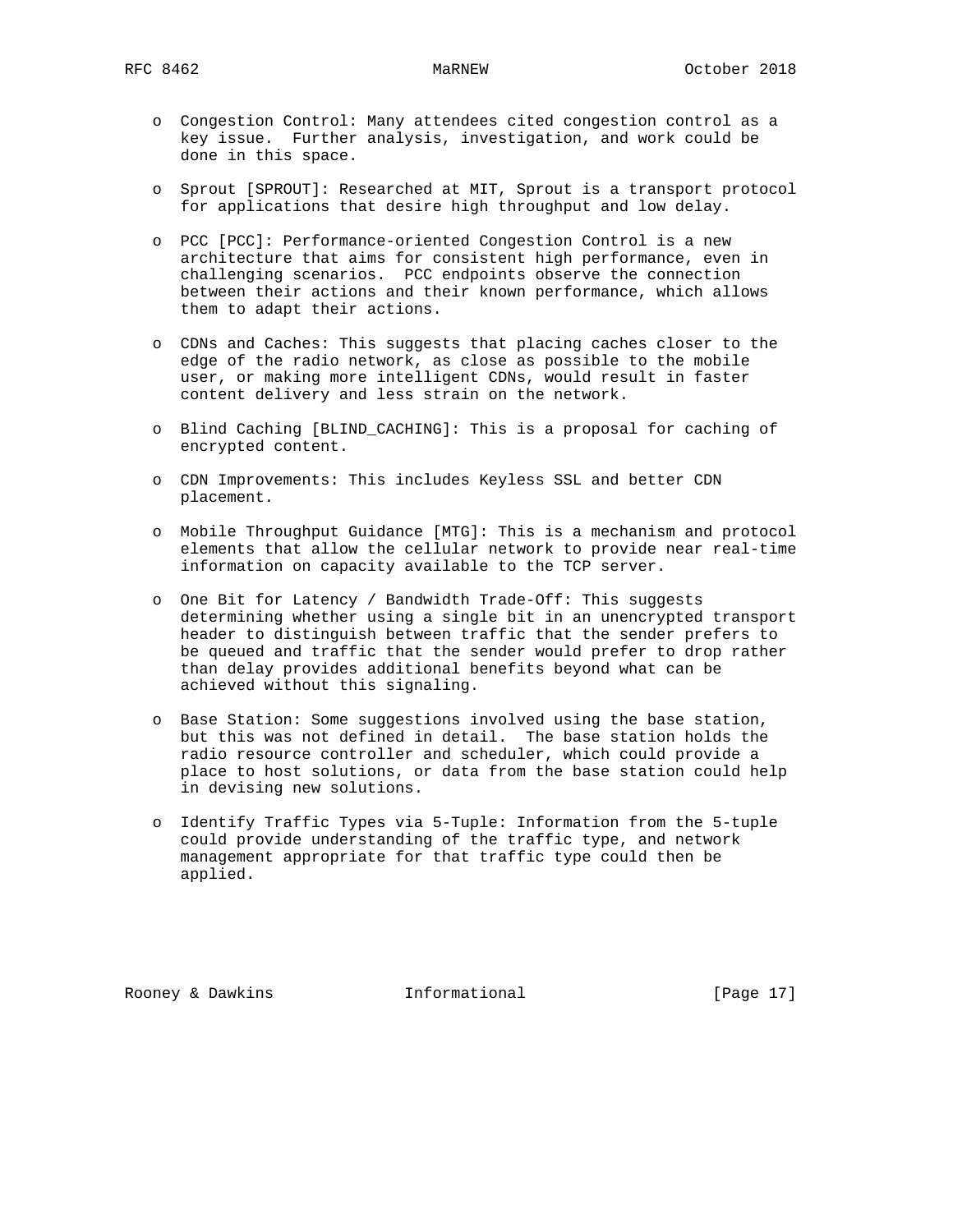- o Heuristics: Networks can sometimes identify traffic types by observing characteristics, such as data flow rate, and then apply network management to these identified flows. This is not recommended, as categorizations can be incorrect.
- o APIs: An API for operators to share congestion status or the state of a cell before an application starts sending data could allow applications to change their behavior. Alternatively, an API could provide the network with information on the data type, allowing appropriate network management for that data type; however, this method exposes privacy issues.
- o Standard approach for the operator to offer services to Content Providers: Mobile network operators could provide caching services or other services for content providers to use for faster and smoother content delivery.
- o AQM [RFC7567] and ECN [RFC3168] deployments: Queuing and congestion management methods have existed for some time in the form of AQM, ECN, and others, which can help the transport and Internet protocol layers adapt to congestion faster.
- o Trust Model or Trust Framework: Some solutions in this area (e.g., SPUD) have a reliance on trust when content providers or the network are being asked to add classifiers to their traffic.
- o Keyless SSL [KeylessSSL]: This allows content providers to maintain their private keys on a key server and host the content elsewhere (e.g., on a CDN). This could become standardized in the IETF. [LURK]
- o Meaningful capacity sharing: This includes the ConEx [CONEX] work, which exposes information about congestion to the network nodes.
- o Hop-by-hop: Some suggestions offer hop-by-hop methods that allow nodes to adapt flow given the qualities of the networks around them and the congestion they are experiencing.
- o Metrics and metric standards: In order to evolve current protocols to be best suited to today's networks, data is needed about current network conditions, protocol deployments, packet traces, and middlebox behavior. Beyond this, proper testing and debugging on networks could provide great insight for stack evolution.
- o 5G: Mobile operator standards bodies are in the process of setting the requirements for 5G. Requirements for network management could be added.

Rooney & Dawkins Thformational [Page 18]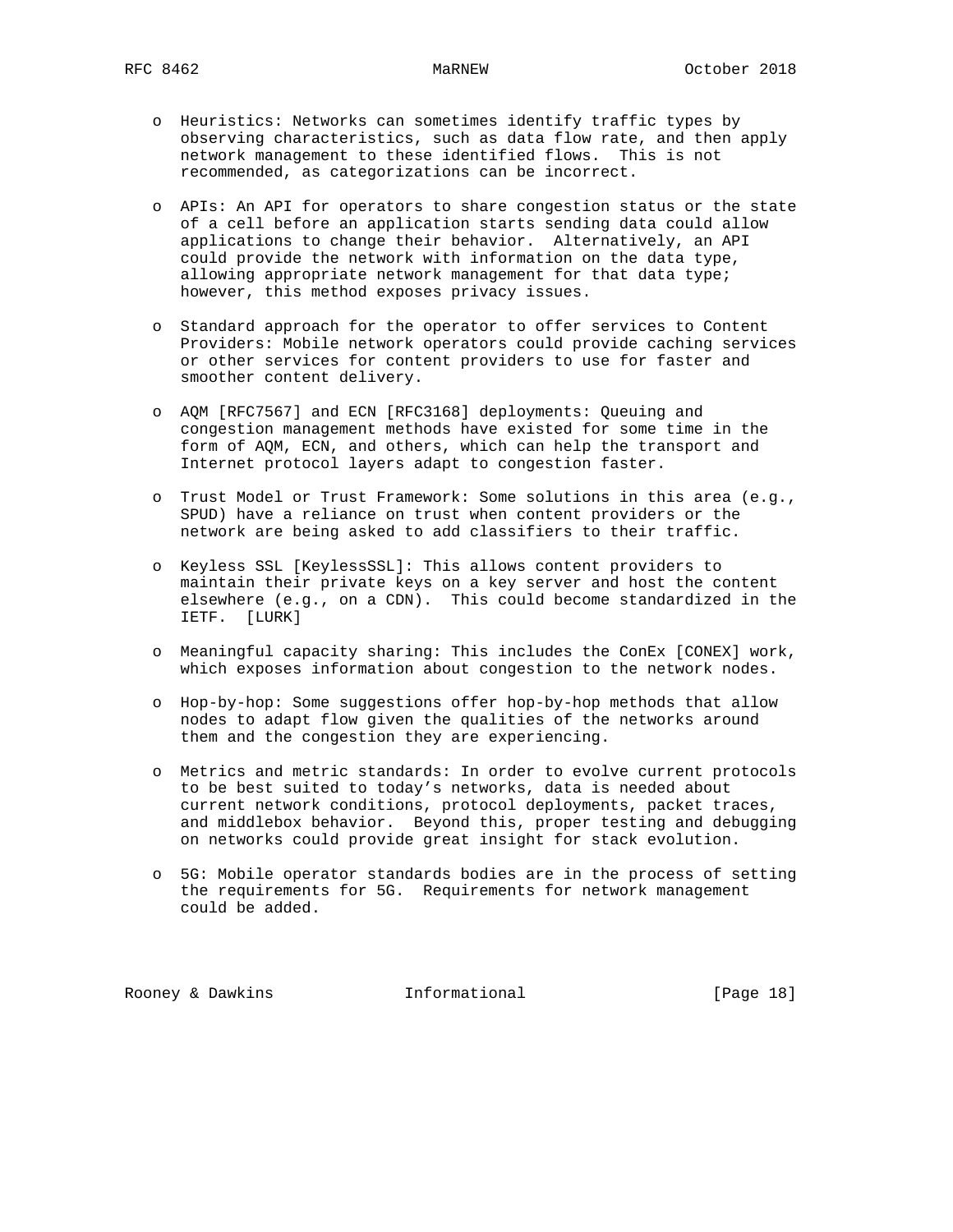In the workshop, attendees identified other areas where greater understanding could help the standards process. These were identified as:

- o greater understanding of the RAN within the IETF;
- o reviews and comments on 3GPP perspective; and,
- o how to do congestion control in the RAN.

## 7.1. Better Collaboration

 Throughout the workshop, attendees placed emphasis on the need for better collaboration between the IETF and telecommunications bodies and organizations. The workshop was one such way to achieve this, but the good work and relationships built in the workshop should continue so the two groups can work on solutions that are better for both technologies and users.

8. Since MaRNEW

 Since MaRNEW, a number of activities have taken place in various IETF working groups and in groups external to IETF. The Alternatives to Content Classification for Operator Resource Deployment (ACCORD) BoF was held at IETF 95 in November 2015, which brought the workshop discussion to the wider IETF audiences by providing an account of the discussions that had taken place within the workshop and highlighting key areas to progress on. Key areas to progress on and an update on their current status are as follows:

- o The collection of usable metrics and data were requested by a number of MaRNEW attendees, especially for use within the IRTF Measurement and Analysis for Protocols (MAP) Research Group; this data has been difficult to collect due to the closed nature of mobile network operators.
- o Understanding impediments to protocol stack evolution has continued within the IAB's IP Stack Evolution program and throughout transport-related IETF working groups such as the Transport Area Working Group (TSVWG).
- o The Mobile Throughput Guidance document [MTG] has entered into a testing and data collection phase, although further advancements in transport technologies (QUIC, among others) may have stalled efforts in TCP-related proposals.

Rooney & Dawkins Thformational [Page 19]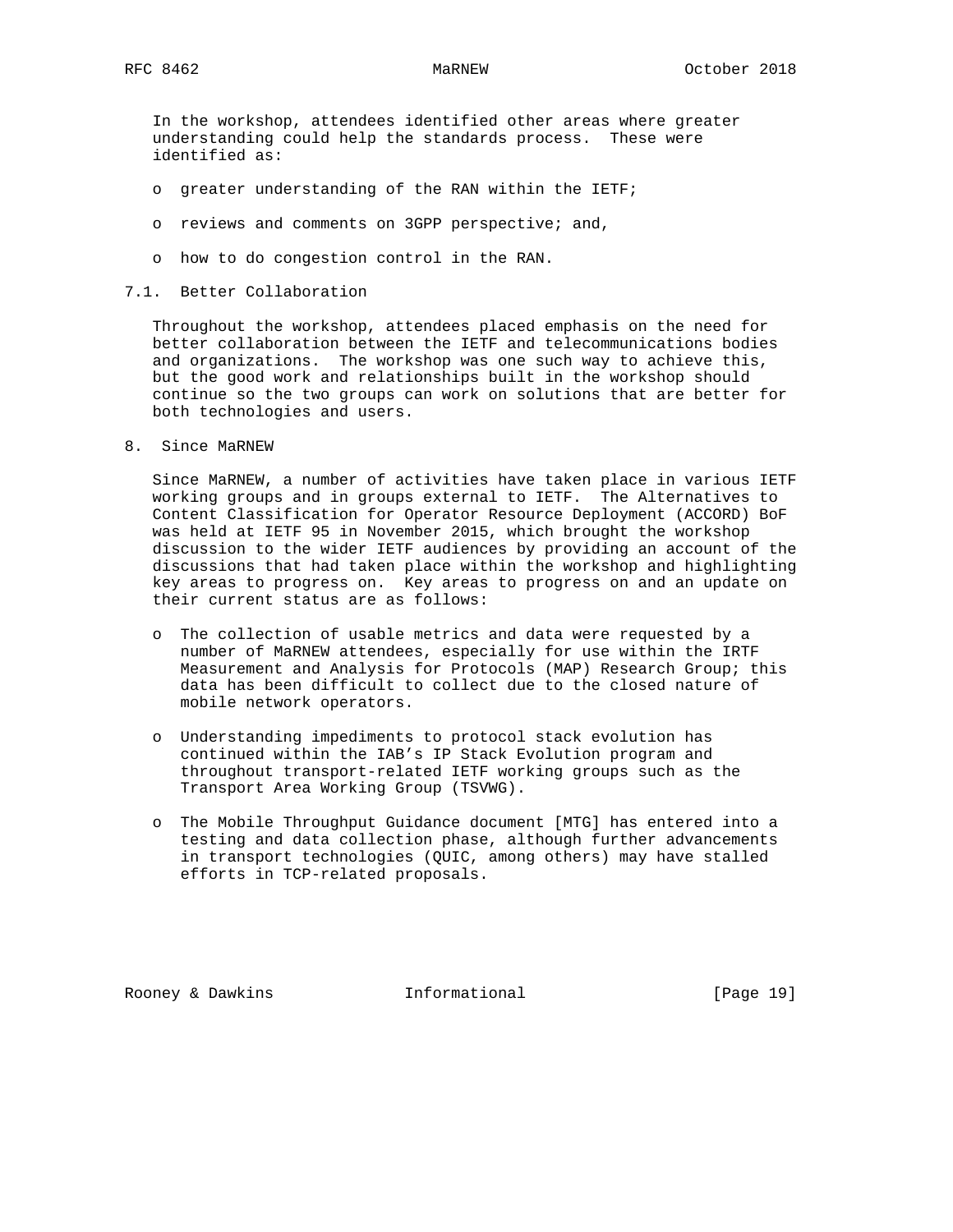- o Work on proposals for caching encrypted content continue, albeit with some security flaws that proponents are working on further proposals to fix. Most often, these are discussed within the IETF HTTPbis Working Group.
- o The Path Layer UDP Substrate (PLUS) BOF at IETF 96 in July 2016 did not result in the formation of a working group, as attendees expressed concern on the privacy issues associated with the proposed data-sharing possibilities of the shim layer.
- o The Limited Use of Remote Keys (LURK) BOF at IETF 96 in July 2016 did not result in the formation of a working group because the BOF identified more problems with the presumed approach than anticipated.

 The most rewarding output of MaRNEW is perhaps the most intangible. MaRNEW gave two rather divergent industry groups the opportunity to connect and discuss common technologies and issues affecting users and operations. Mobile network providers and key Internet engineers and experts have developed a greater collaborative relationship to aid development of further standards that work across networks in a secure manner.

9. Security Considerations

 This document is an IAB report from a workshop on interactions between network security, especially privacy, and network performance.

It does not affect the security of the Internet, taken on its own.

10. IANA Considerations

This document has no IANA actions.

11. Informative References

[BLIND\_CACHING]

 Thomson, M., Eriksson, G., and C. Holmberg, "Caching Secure HTTP Content using Blind Caches", Work in Progress, draft-thomson-http-bc-01, October 2016.

 [CDNI] IETF, "Content Delivery Networks Interconnection (cdni)", <https://datatracker.ietf.org/wg/cdni/charter/>.

[CHATHAM\_HOUSE\_RULE]

 Chatham House, "Chatham House Rule | Chatham House", <https://www.chathamhouse.org/about/chatham-house-rule>.

Rooney & Dawkins **Informational** [Page 20]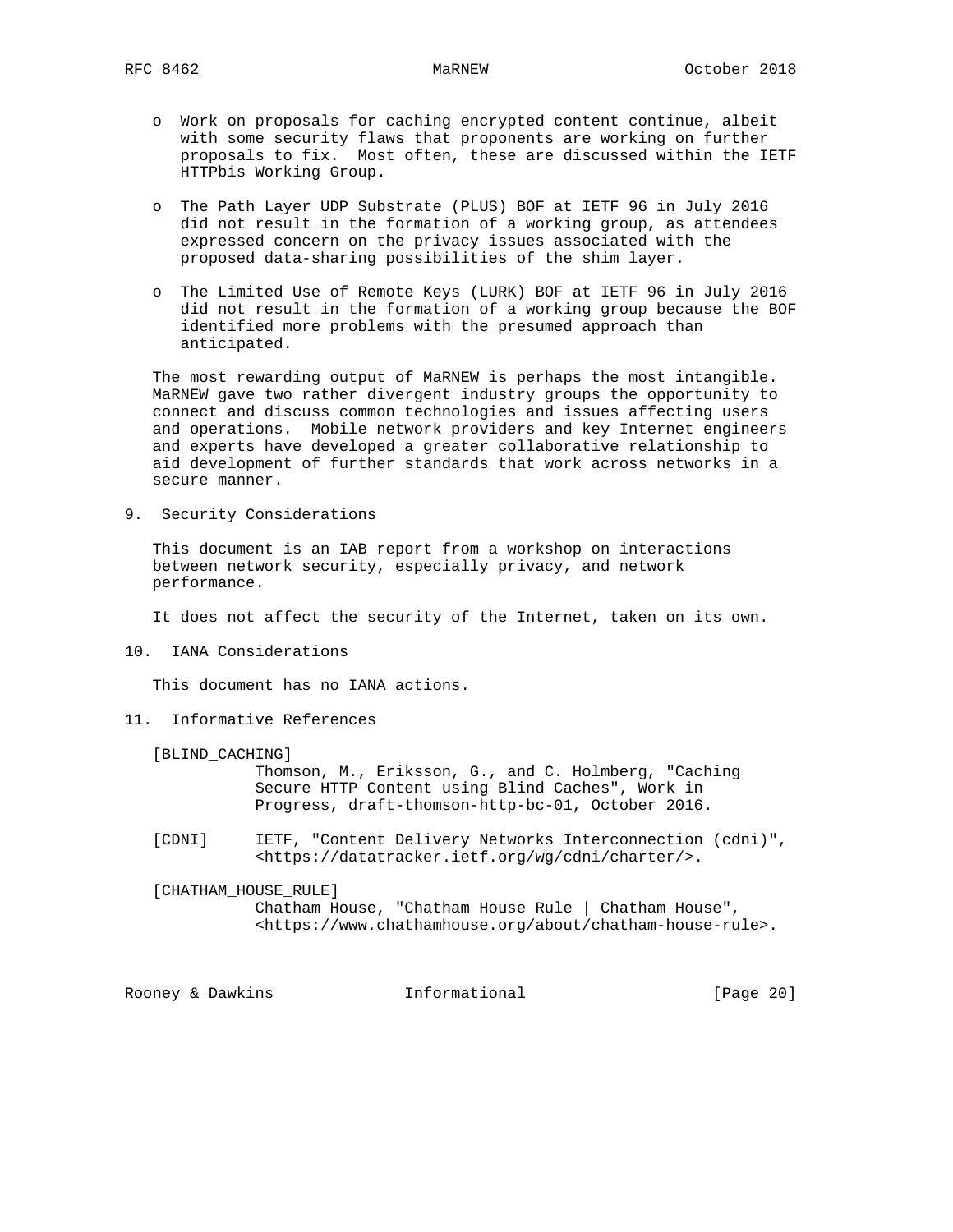[CONEX] IETF, "Congestion Exposure (conex) - Documents", <https://datatracker.ietf.org/wg/conex/documents/>.

[EffectEncrypt]

 Xiong, C. and M. Patel, "The effect of encrypted traffic on the QoS mechanisms in cellular networks", August 2015, <https://www.iab.org/wp-content/IAB-uploads/2015/08/ MaRNEW\_1\_paper\_25.pdf>.

### [FLOWQUEUE]

 Hoeiland-Joergensen, T., McKenney, P., Taht, D., Gettys, J., and E. Dumazet, "FlowQueue-Codel", Work in Progress, draft-hoeiland-joergensen-aqm-fq-codel-01, November 2014.

- [GSMA] GSMA, "GSMA Homepage", <http://gsma.com>.
- [IWF] IWF, "Internet Watch Foundation Homepage", <https://www.iwf.org.uk/>.

### [KeylessSSL]

 Sullivan, N., "Keyless SSL: The Nitty Gritty Technical Details", September 2014, <https://blog.cloudflare.com/ keyless-ssl-the-nitty-gritty-technical-details/>.

- [LURK] Migault, D., Ma, K., Salz, R., Mishra, S., and O. Dios, "LURK TLS/DTLS Use Cases", Work in Progress, draft-mglt-lurk-tls-use-cases-02, June 2016.
- [MARNEW] IAB, "Managing Radio Networks in an Encrypted World (MaRNEW) Workshop 2015", <https://www.iab.org/activities/workshops/marnew/>.
- [MTG] Jain, A., Terzis, A., Flinck, H., Sprecher, N., Arunachalam, S., Smith, K., Devarapalli, V., and R. Yanai, "Mobile Throughput Guidance Inband Signaling Protocol", Work in Progress, draft-flinck-mobile-throughput-guidance- 04, March 2017.

[NETWORK\_MANAGEMENT]

 Smith, K., "Network management of encrypted traffic", Work in Progress, draft-smith-encrypted-traffic-management-05, May 2016.

## [NOTE\_WELL] IETF, "IETF Note Well", <https://www.ietf.org/about/note-well.html>.

Rooney & Dawkins **Informational** [Page 21]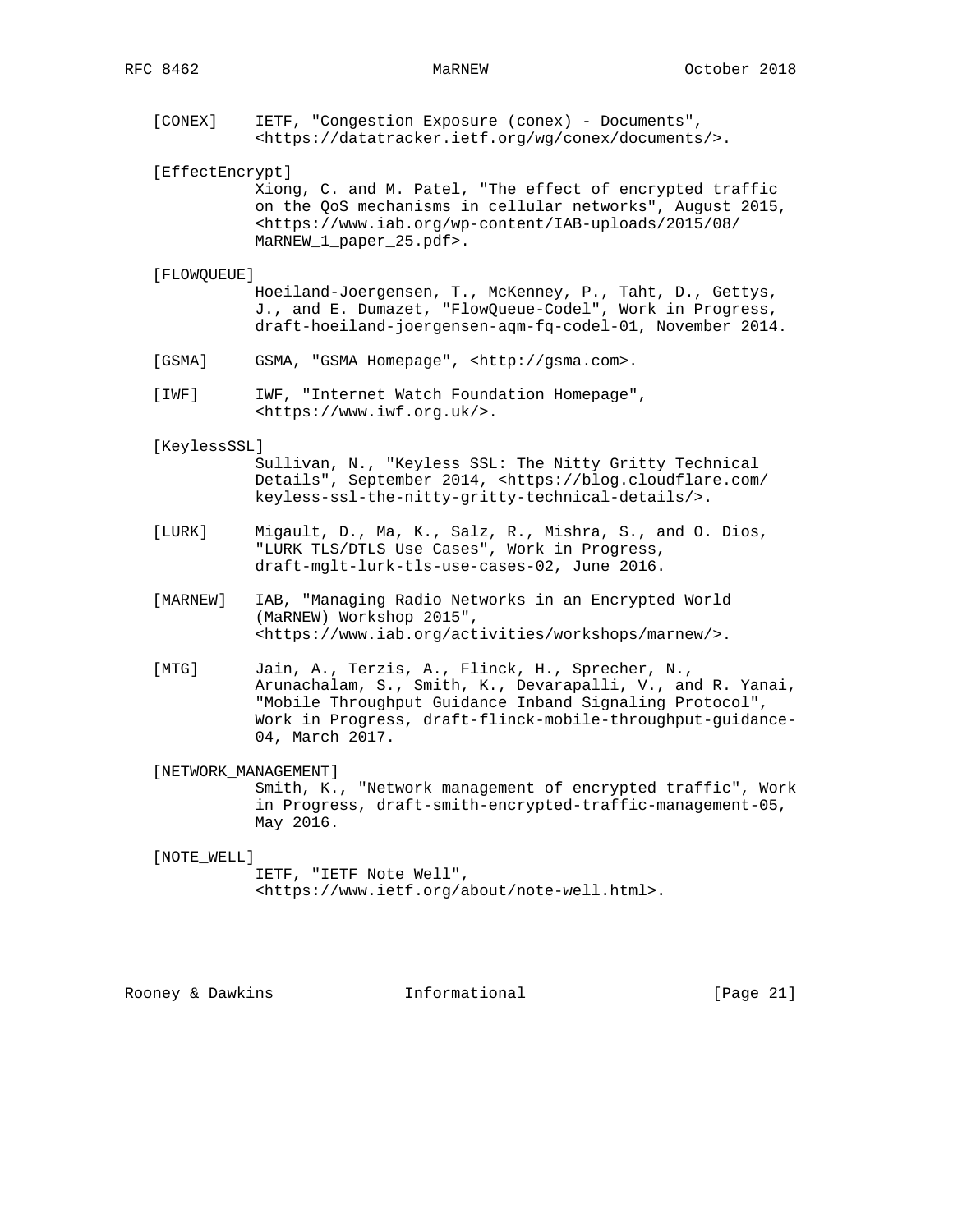- [PCC] Dong, M., Li, Q., Zarchy, D., Brighten Godfrey, P., and M. Schapira, "PCC: Re-architecting Congestion Control for Consistent High Performance", Proceedings of the 12th USENIX Symposium on Networked Systems Design and Implementation (NSDI '15), USENIX Association, May 2015, <https://www.usenix.org/system/files/conference/nsdi15/ nsdi15-paper-dong.pdf>.
- [PCC-QOS] 3GPP, "Policy and charging control signalling flows and Quality of Service (QoS) parameter mapping", 3GPP TS 29.213, version 15.3.0, Release 15, June 2018, <http://www.3gpp.org/DynaReport/29213.htm>.
- [Pew2014] Madden, M., "Public Perceptions of Privacy and Security in the Post-Snowden Era", November 2014, <http://www.pewinternet.org/2014/11/12/ public-privacy-perceptions/>.
- [QUIC] Hamilton, R., Iyengar, J., Swett, I., and A. Wilk, "QUIC: A UDP-Based Secure and Reliable Transport for HTTP/2", Work in Progress, draft-tsvwg-quic-protocol-02, January 2016.
- [RFC2804] IAB and IESG, "IETF Policy on Wiretapping", RFC 2804, DOI 10.17487/RFC2804, May 2000, <https://www.rfc-editor.org/info/rfc2804>.
- [RFC3168] Ramakrishnan, K., Floyd, S., and D. Black, "The Addition of Explicit Congestion Notification (ECN) to IP", RFC 3168, DOI 10.17487/RFC3168, September 2001, <https://www.rfc-editor.org/info/rfc3168>.
- [RFC7476] Pentikousis, K., Ed., Ohlman, B., Corujo, D., Boggia, G., Tyson, G., Davies, E., Molinaro, A., and S. Eum, "Information-Centric Networking: Baseline Scenarios", RFC 7476, DOI 10.17487/RFC7476, March 2015, <https://www.rfc-editor.org/info/rfc7476>.
- [RFC7567] Baker, F., Ed. and G. Fairhurst, Ed., "IETF Recommendations Regarding Active Queue Management", BCP 197, RFC 7567, DOI 10.17487/RFC7567, July 2015, <https://www.rfc-editor.org/info/rfc7567>.
- [RFC8404] Moriarty, K., Ed. and A. Morton, Ed., "Effects of Pervasive Encryption on Operators", RFC 8404, DOI 10.17487/RFC8404, July 2018, <https://www.rfc-editor.org/info/rfc8404>.

Rooney & Dawkins **Informational** [Page 22]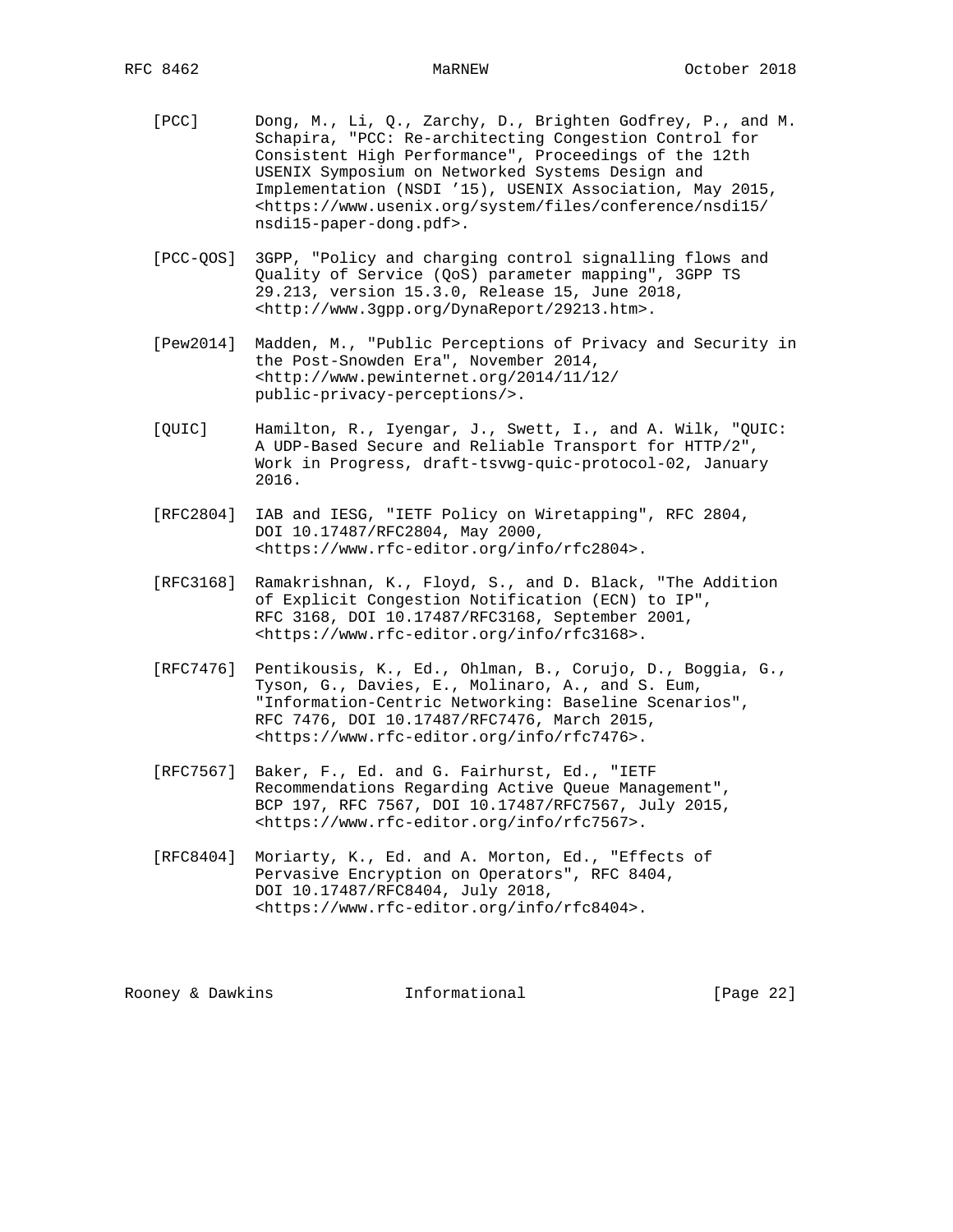[SDO\_3GPP] 3GPP, "3GPP Homepage", <http://www.3gpp.org/>.

- [SPROUT] Winstein, K., Sivaraman, A., and H. Balakrishnan, "Stochastic Forecasts Achieve High Throughput and Low Delay over Cellular Networks", 10th USENIX Symposium on Networked Systems Design and Implementation (NSDI '13), USENIX Association, April 2013, <https://www.usenix.org/system/files/conference/nsdi13/ nsdi13-final113.pdf>.
- [SPUD] IETF, "Session Protocol for User Datagrams (spud)", <https://datatracker.ietf.org/wg/spud/about/>.
- [STATE\_BROWSER]

 Barnes, R., "Some observations of TLS in the web", July 2015, <https://www.ietf.org/proceedings/93/slides/ slides-93-saag-3.pdf>.

[STATE\_SERVER]

 Salz, R., "Some observations of TLS in the web", July 2015, <https://www.ietf.org/proceedings/93/slides/ slides-93-saag-4.pdf>.

 [TCPINC] "TCP Increased Security (tcpinc)", <https://datatracker.ietf.org/wg/tcpinc/charter/>.

Rooney & Dawkins **Informational** [Page 23]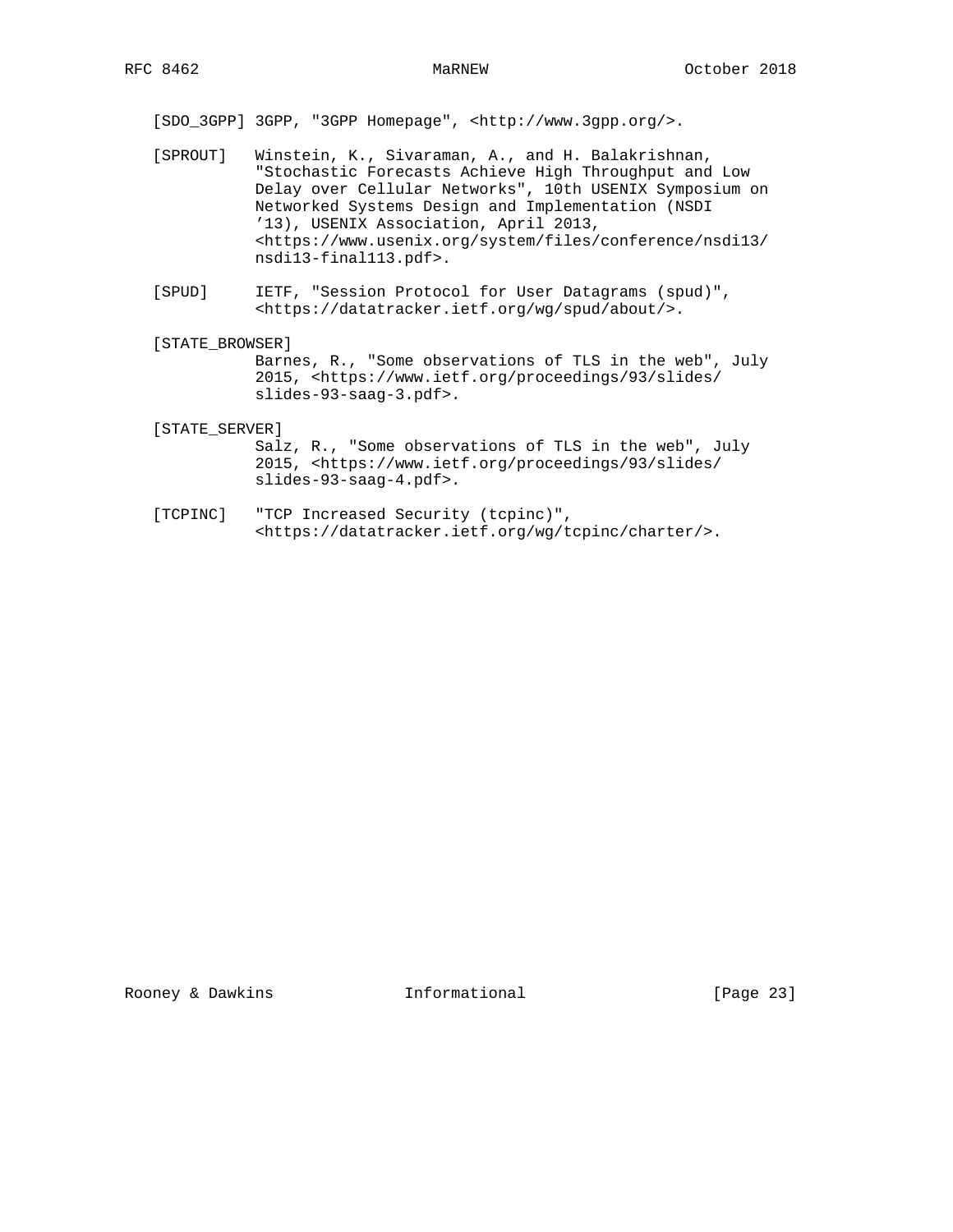Appendix A. Workshop Attendees

- o Rich Salz, Akamai
- o Aaron Falk, Akamai
- o Vinay Kanitkar, Akamai
- o Julien Maisonneuve, Alcatel Lucent
- o Dan Druta, AT&T
- o Humberto La Roche, Cisco
- o Thomas Anderson, Cisco
- o Paul Polakos, Cisco
- o Marcus Ihlar, Ericsson
- o Szilveszter Nadas, Ericsson
- o John Mattsson, Ericsson
- o Salvatore Loreto, Ericsson
- o Blake Matheny, Facebook
- o Andreas Terzis, Google
- o Jana Iyengar, Google
- o Natasha Rooney, GSMA
- o Istvan Lajtos, GSMA
- o Emma Wood, GSMA
- o Jianjie You, Huawei
- o Chunshan Xiong, Huawei
- o Russ Housley, IAB
- o Mary Barnes, IAB
- o Joe Hildebrand, IAB / Cisco

Rooney & Dawkins **Informational** [Page 24]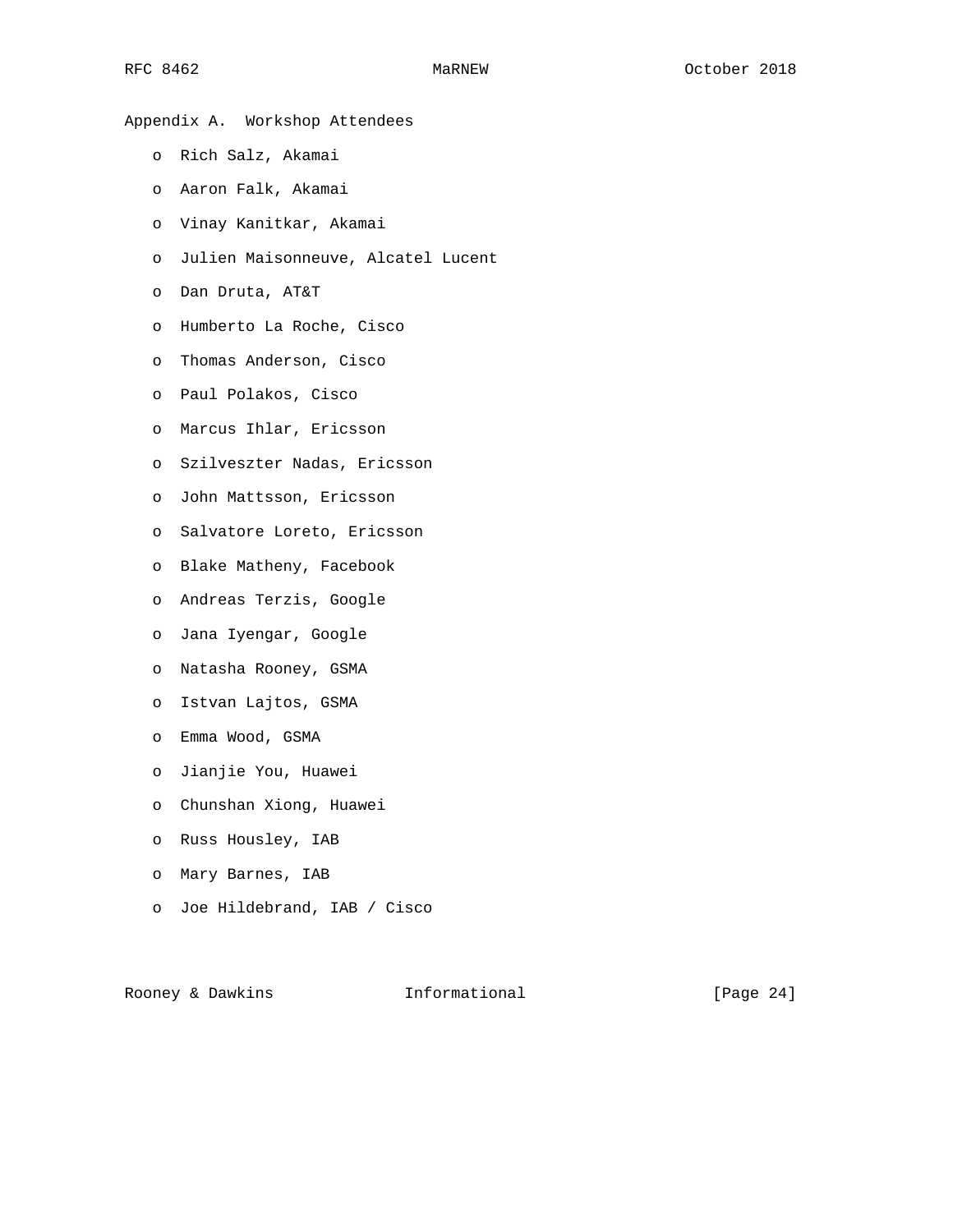- o Ted Hardie, IAB / Google
- o Robert Sparks, IAB / Oracle
- o Spencer Dawkins, IETF AD
- o Benoit Claise, IETF AD / Cisco
- o Kathleen Moriarty, IETF AD / EMC
- o Barry Leiba, IETF AD / Huawei
- o Ben Campbell, IETF AD / Oracle
- o Stephen Farrell, IETF AD / Trinity College Dublin
- o Jari Arkko, IETF Chair / Ericsson
- o Karen O'Donoghue, ISOC
- o Phil Roberts, ISOC
- o Olaf Kolkman, ISOC
- o Christian Huitema, Microsoft
- o Patrick McManus, Mozilla
- o Dirk Kutscher, NEC Europe Network Laboratories
- o Mark Watson, Netflix
- o Martin Peylo, Nokia
- o Mohammed Dadas, Orange
- o Diego Lopez, Telefonica
- o Matteo Varvello, Telefonica
- o Zubair Shafiq, The University of Iowa
- o Vijay Devarapalli, Vasona Networks
- o Sanjay Mishra, Verizon
- o Gianpaolo Scassellati, Vimplecom

Rooney & Dawkins **Informational** [Page 25]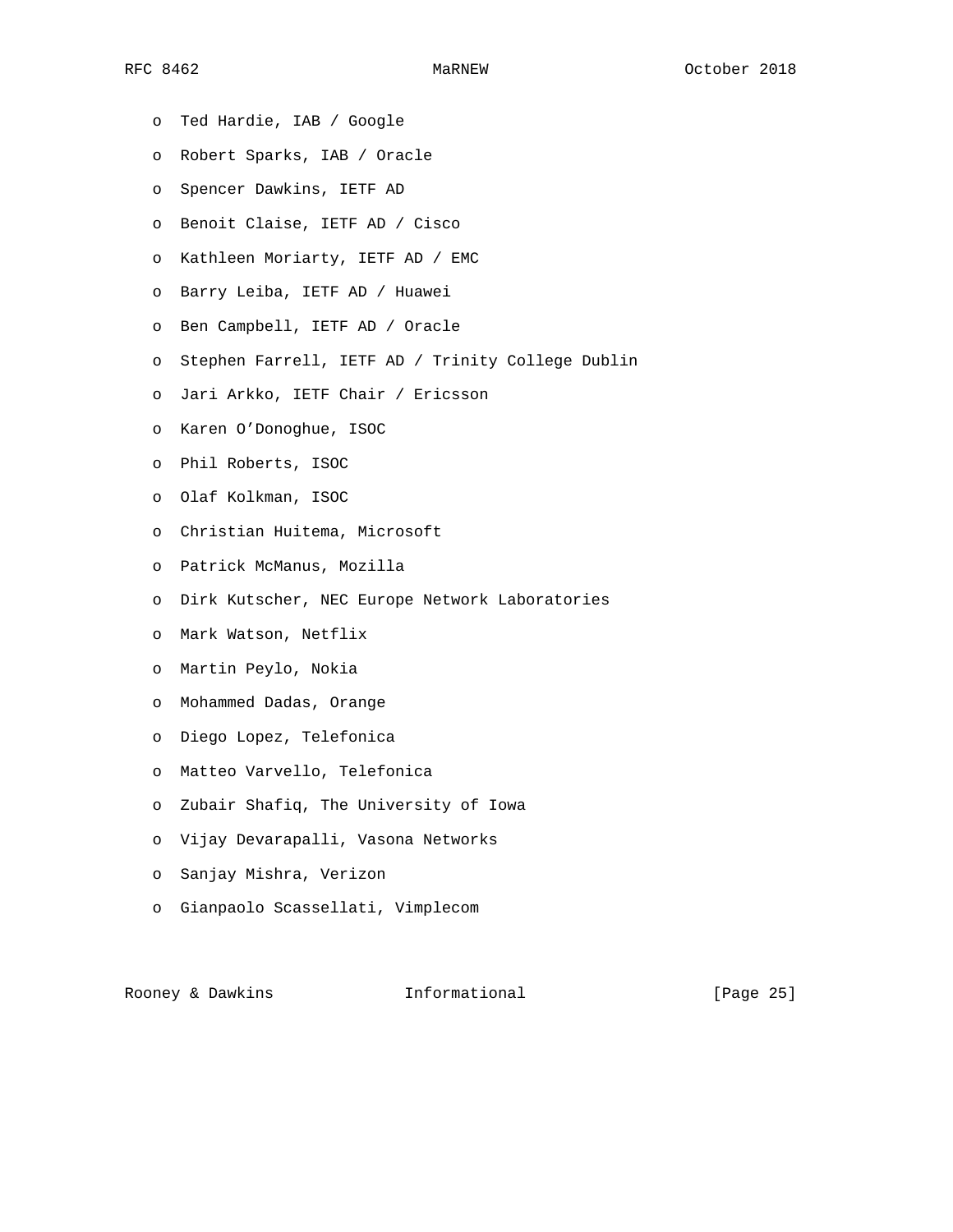- o Kevin Smith, Vodafone
- o Wendy Seltzer, W3C

Appendix B. Workshop Position Papers

- o Mohammed Dadas, Emile Stephan, Mathilde Cayla, Iuniana Oprescu, "Cooperation Framework between Application layer and Lower Layers" at <https://www.iab.org/wp-content/IAB-uploads/2015/08/ MaRNEW\_1\_paper\_33.pdf>
- o Julien Maisonneuve, Vijay Gurbani, and Thomas Fossati, "The security pendulum" at <https://www.iab.org/wp-content/ IAB-uploads/2015/08/MaRNEW\_1\_paper\_4.pdf>
- o Martin Peylo, "Enabling Secure QoE Measures for Internet Applications over Radio Networks is a MUST" at <https://www.iab.org/wp-content/IAB-uploads/2015/08/ MaRNEW\_1\_paper\_32.pdf>
- o Vijay Devarapalli, "The Bandwidth Balancing Act: Managing QoE as encrypted services change the traffic optimization game" at <https://www.iab.org/wp-content/IAB-uploads/2015/08/ MaRNEW\_1\_paper\_10.pdf>
- o Humberto J. La Roche, "Use Cases for Communicating End-Points in Mobile Network Middleboxes" at <https://www.iab.org/wp-content/ IAB-uploads/2015/08/MaRNEW\_1\_paper\_12.pdf>
- o Patrick McManus and Richard Barnes, "User Consent and Security as a Public Good" at <https://www.iab.org/wp-content/ IAB-uploads/2015/08/MaRNEW\_1\_paper\_13.pdf>
- o Iuniana Oprescu, Jon Peterson, and Natasha Rooney, "A Framework for Consent and Permissions in Mediating TLS" at <https://www.iab.org/wp-content/IAB-uploads/2015/08/ MaRNEW\_1\_paper\_31.pdf>
- o Jari Arkko and Goran Eriksson, "Characteristics of Traffic Type Changes and Their Architectural Implications" at <https://www.iab.org/wp-content/IAB-uploads/2015/08/ MaRNEW\_1\_paper\_15.pdf>
- o Szilveszter Nadas and Attila Mihaly, "Concept for Cooperative Traffic Management" at <https://www.iab.org/wp-content/ IAB-uploads/2015/08/MaRNEW\_1\_paper\_16.pdf>

Rooney & Dawkins **Informational** [Page 26]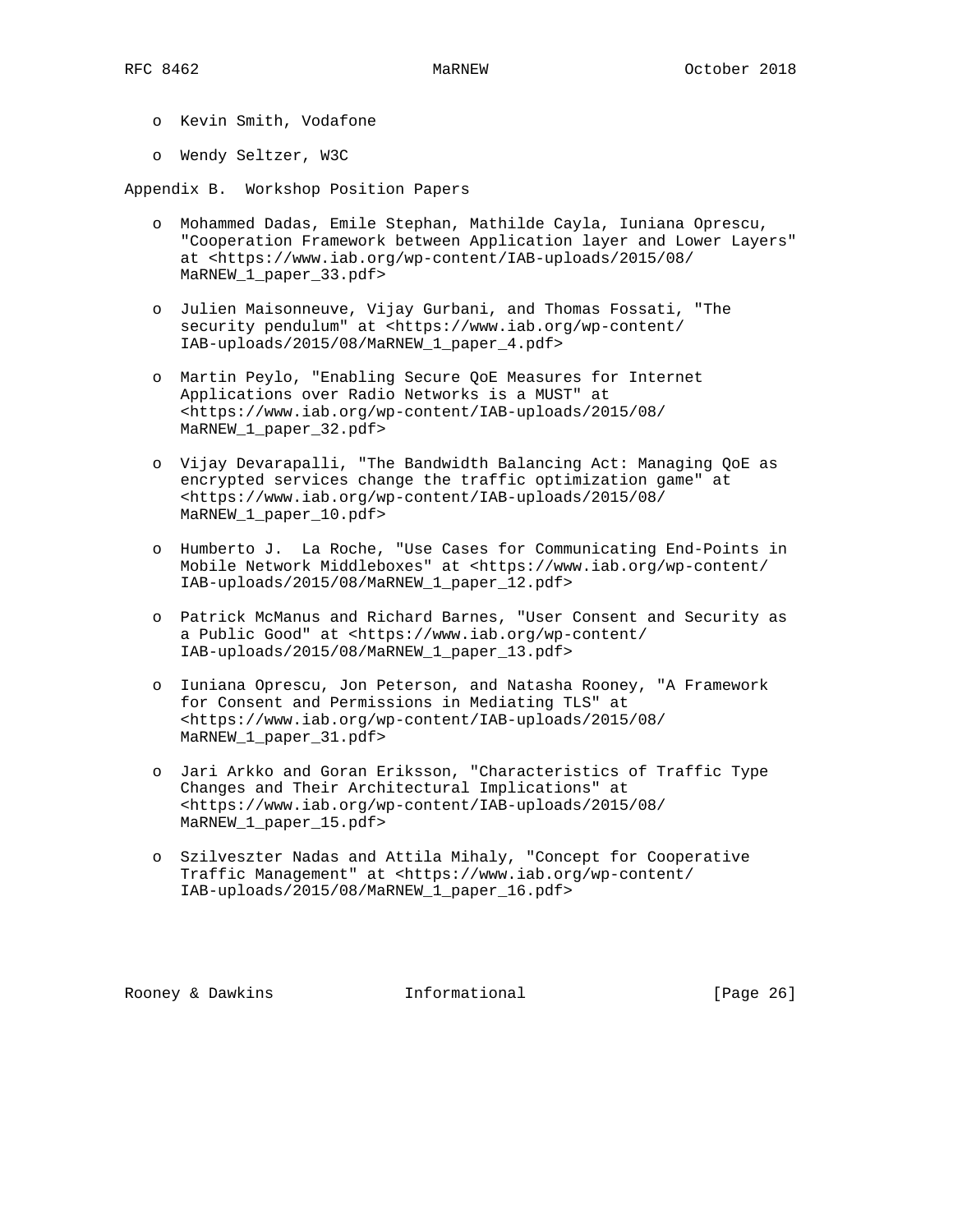- o Gianpaolo Scassellati, "Vimpelcom Position paper for MaRNEW Workshop" at <https://www.iab.org/wp-content/IAB-uploads/2015/09/ MaRNEW\_1\_paper\_17.pdf>
- o Mirja Kuhlewind, Dirk Kutscher, and Brian Trammell, "Enabling Traffic Management without DPI" at <https://www.iab.org/ wp-content/IAB-uploads/2015/08/MaRNEW\_1\_paper\_18.pdf>
- o Andreas Terzis and Chris Bentzel, "Sharing network state with application endpoints" at <https://www.iab.org/wp-content/ IAB-uploads/2015/08/MaRNEW\_1\_paper\_19.pdf>
- o Marcus Ihlar, Salvatore Loreto, and Robert Skog, "The needed existence of PEP in an encrypted world" at <https://www.iab.org/ wp-content/IAB-uploads/2015/08/MaRNEW\_1\_paper\_20.pdf>
- o John Mattsson, "Network Operation in an All-Encrypted World" at <https://www.iab.org/wp-content/IAB-uploads/2015/08/ MaRNEW\_1\_paper\_21.pdf>
- o Dirk Kutscher, Giovanna Carofiglio, Luca Muscariello, and Paul Polakos, "Maintaining Efficiency and Privacy in Mobile Networks through Information-Centric Networking" at <https://www.iab.org/ wp-content/IAB-uploads/2015/08/MaRNEW\_1\_paper\_23.pdf>
- o Chunshan Xiong and Milan Patel, "The effect of encrypted traffic on the QoS mechanisms in cellular networks" at <https://www.iab.org/wp-content/IAB-uploads/2015/08/ MaRNEW\_1\_paper\_25.pdf>
- o Thomas Anderson, Peter Bosch, and Alessandro Duminuco, "Bandwidth Control and Regulation in Mobile Networks via SDN/NFV-Based Platforms" at <https://www.iab.org/wp-content/IAB-uploads/2015/08/ MaRNEW\_1\_paper\_26.pdf>
- o Karen O'Donoghue and Phil Roberts, "Barriers to Deployment: Probing the Potential Differences in Developed and Developing Infrastructure" at <https://www.iab.org/wp-content/ IAB-uploads/2015/08/MaRNEW\_1\_paper\_27.pdf>
- o Wendy Seltzer, "Security, Privacy, and Performance Considerations for the Mobile Web" at <https://www.iab.org/wp-content/ IAB-uploads/2015/08/MaRNEW\_1\_paper\_28.pdf>
- o Jianjie You, Hanyu Wei, and Huaru Yang, "Use Case Analysis and Potential Bandwidth Optimization Methods for Encrypted Traffic" at <https://www.iab.org/wp-content/IAB-uploads/2015/08/ MaRNEW\_1\_paper\_29.pdf>

Rooney & Dawkins **Informational** [Page 27]